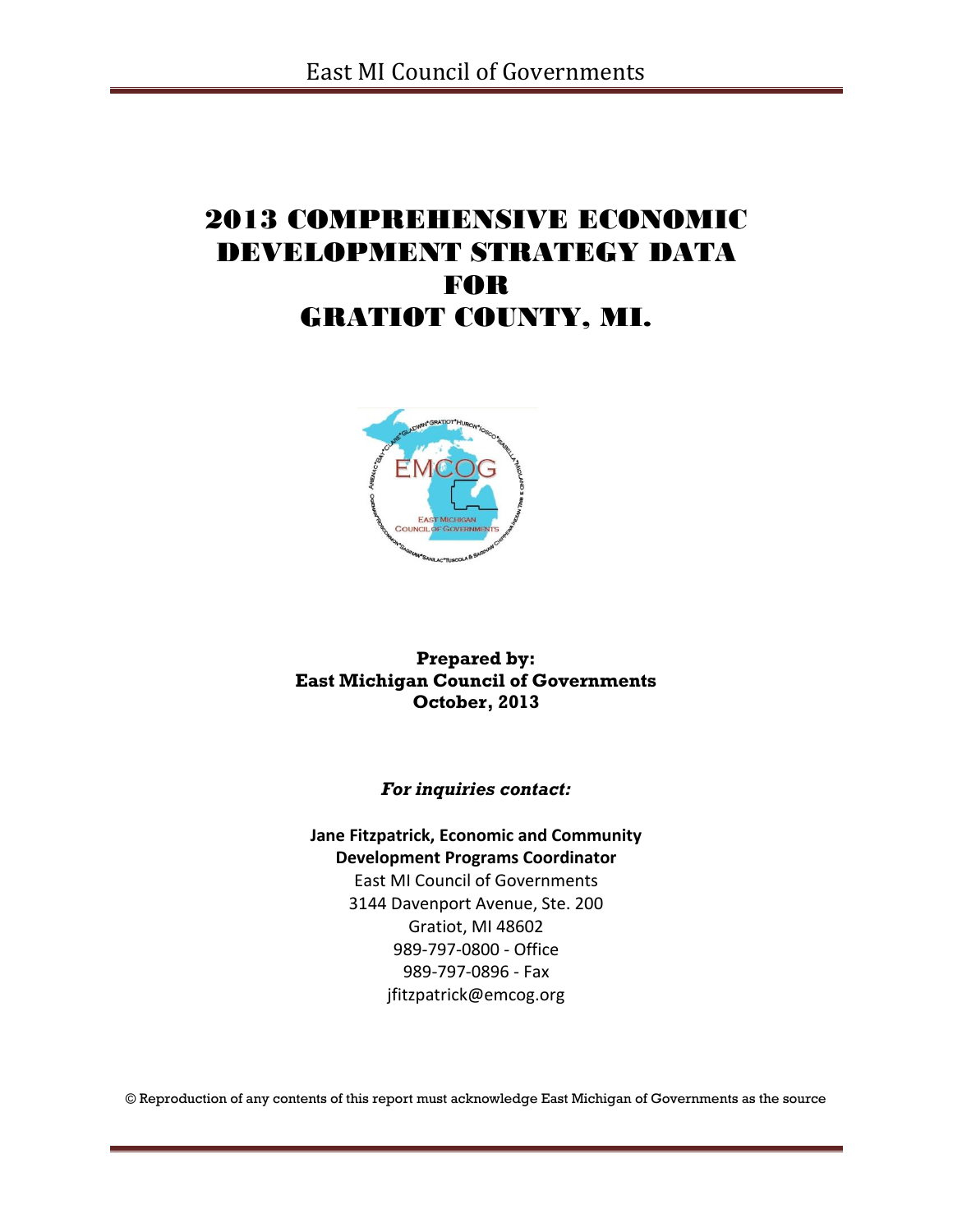### *TABLE OF CONTENTS 2013 CEDS DATA FOR GRATIOT COUNTY*

| Page |
|------|
|      |
|      |
|      |
| 16   |
| 17   |
|      |

## *LIST OF TABLES*

| Table 1  |                                                                           |
|----------|---------------------------------------------------------------------------|
| Table 2  |                                                                           |
| Table 3  |                                                                           |
| Table 4  |                                                                           |
| Table 5  |                                                                           |
| Table 6  |                                                                           |
| Table 7  |                                                                           |
| Table 8  |                                                                           |
| Table 9  |                                                                           |
| Table 10 |                                                                           |
| Table 11 |                                                                           |
| Table 12 |                                                                           |
| Table 13 |                                                                           |
| Table 14 |                                                                           |
| Table 15 |                                                                           |
| Table 16 |                                                                           |
| Table 17 |                                                                           |
| Table 18 |                                                                           |
| Table 19 |                                                                           |
| Table 20 |                                                                           |
| Table 21 | Job Impact of Establishment Expansions & Contractions 2006 - 2009         |
| Table 22 | Jobs Impacted By Establishments Moving In & Out of the Region 2006 - 2009 |
| Table 23 |                                                                           |
| Table 24 |                                                                           |
| Table 25 |                                                                           |
| Table 26 |                                                                           |
| Table 27 |                                                                           |
| Table 28 |                                                                           |
| Table 29 |                                                                           |
| Table 30 |                                                                           |
| Table 31 |                                                                           |
| Table 32 |                                                                           |
| Table 33 |                                                                           |
| Table 34 |                                                                           |
| Table 35 |                                                                           |
| Table 36 |                                                                           |
|          |                                                                           |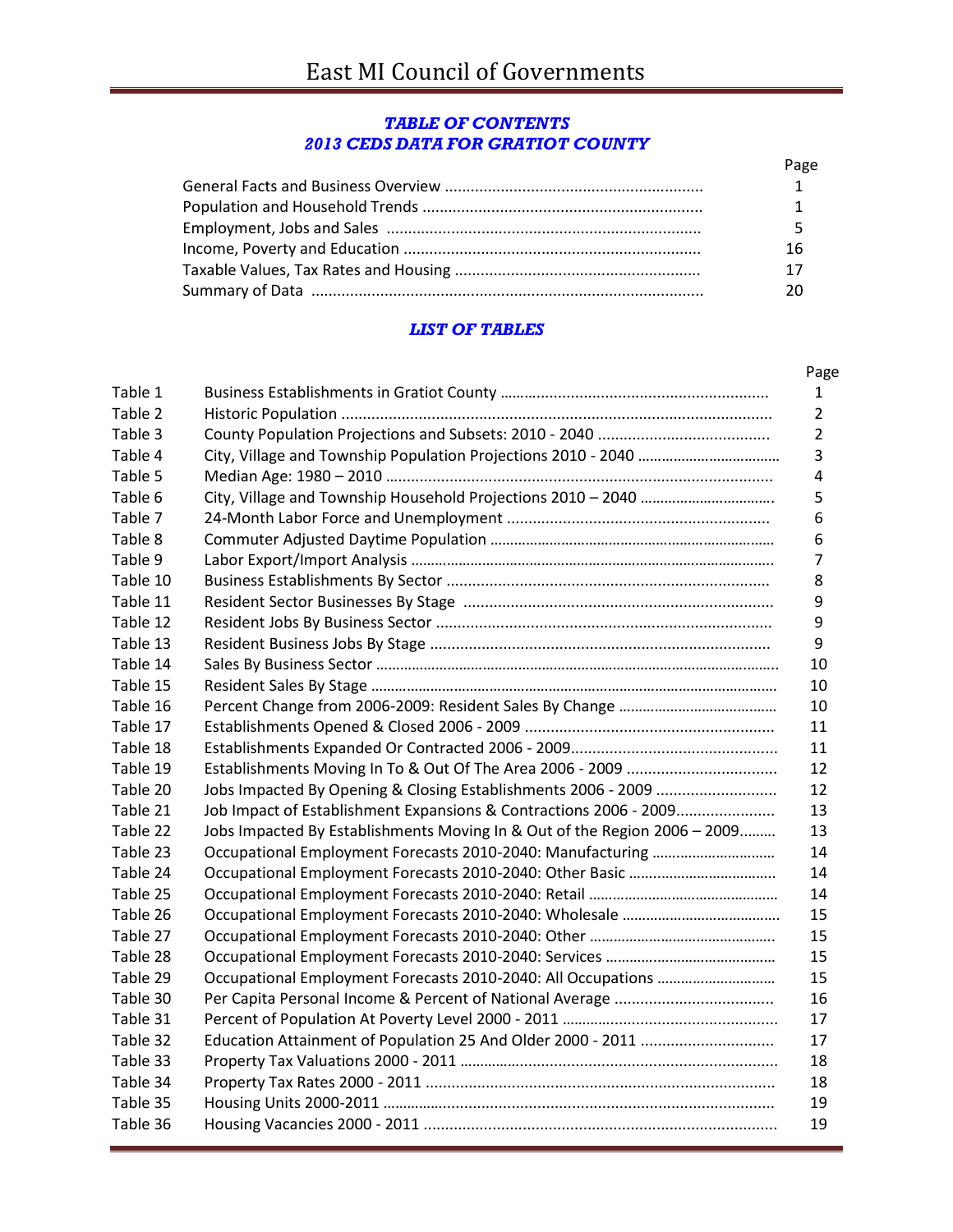## **General Facts About Gratiot County**

County Seat: City of Ithaca Land Area: 570.13 square miles Local Governments:3 cities, 3 villages, 16 townships 2010 Population: 42,476 Population Density: 74.5 persons per square mile Median Age: 38.7

| Table 1: Business Establishments In Gratiot County <sup>1</sup> |                                |         |           |               |       |         |  |  |  |
|-----------------------------------------------------------------|--------------------------------|---------|-----------|---------------|-------|---------|--|--|--|
|                                                                 | <b>Self</b><br><b>Employed</b> |         |           |               |       |         |  |  |  |
|                                                                 | & Stage 1                      | Stage 2 | Stage 3   | Stage 4       |       |         |  |  |  |
| <b>Type of Establishment</b>                                    | (1-9)                          | (10-99) | (100-499) | (500 +)       | Total | Percent |  |  |  |
| Natural Resource & Mining                                       | 5                              | 3       |           |               | 8     | 1.1%    |  |  |  |
| Construction                                                    | 53                             | 3       | 3         |               | 56    | 7.6%    |  |  |  |
| Manufacturing                                                   | 23                             | 23      | 8         |               | 54    | 7.3%    |  |  |  |
| Trade, Transportation,                                          |                                |         |           |               |       |         |  |  |  |
| <b>Utilities</b>                                                | 143                            | 50      | 2         |               | 195   | 26.5%   |  |  |  |
| Information                                                     | 8                              | 5       |           |               | 13    | 1.8%    |  |  |  |
| <b>Financial Activities</b>                                     | 57                             | 10      |           |               | 67    | 9.1%    |  |  |  |
| <b>Professional and Business</b>                                |                                |         |           |               |       |         |  |  |  |
| <b>Services</b>                                                 | 48                             | 9       | 2         |               | 59    | 8.0%    |  |  |  |
| <b>Educational &amp; Health Services</b>                        | 78                             | 35      | 3         | $\mathcal{P}$ | 118   | 16.0%   |  |  |  |
| Leisure & Hospitality                                           | 42                             | 35      |           |               | 77    | 10.4%   |  |  |  |
| Public Adm. & Other Services                                    | 75                             | 15      |           |               | 90    | 12.2%   |  |  |  |
| Total                                                           | 532                            | 188     | 215       | $\mathfrak z$ | 737   |         |  |  |  |

Source: Compiled by EMCOG from U.S. Census Selected Statistics by Economic Sector, based on 2011 County Business Patterns

#### **POPULATION TRENDS**

Past, present and future growth patterns are a driving force and indicator of the future health and sustainability of a region. They help to define existing problems along with available socio economic resources and represent the current and future demands for those available resources. The sustainability of a region is dependent on how well the region meets the future needs of its residents. Future needs depend on a myriad of things including changes in population and households (both numbers and the details of those numbers) combined with existing development patterns and policy choices.

Table 2 presents a population history of Gratiot County. Between 1980 and 2000 the County experienced a 4.5% population increase from 40,448 persons in 1980 to 42,476 persons in 2000. The County's population growth was greater than the experience of the EMCOG Region and less than the State of Michigan. The 2010 U.S. Census results show that Gratiot County continued to grow with a modest population increase of 0.5% since 2000 while both the EMCOG Region and the State as a whole lost population.

 $\overline{a}$ 

<sup>&</sup>lt;sup>1</sup> The County Business Data in Table 1 is lower than the same type of data in Tables 8 and 9 due to the different sources for the data:Table 1 data is based upon ES-202 filings as compiled by the Bureau of Labor Statistics; Tables 8 and 9 data are based upon National Establishment Time-Series [NETS] as compiled by Walls and Associates using Dun & Bradstreet's Market identifier files. The NETS data includes businesses and jobs that the ES-202 data does not capture such as many smaller businesses and part time proprietors and jobs. Further information on the differences in the two data sources can be found at <http://youreconomy.org/pages/insights.lasso#insights-NETS%20versus%20ES-202>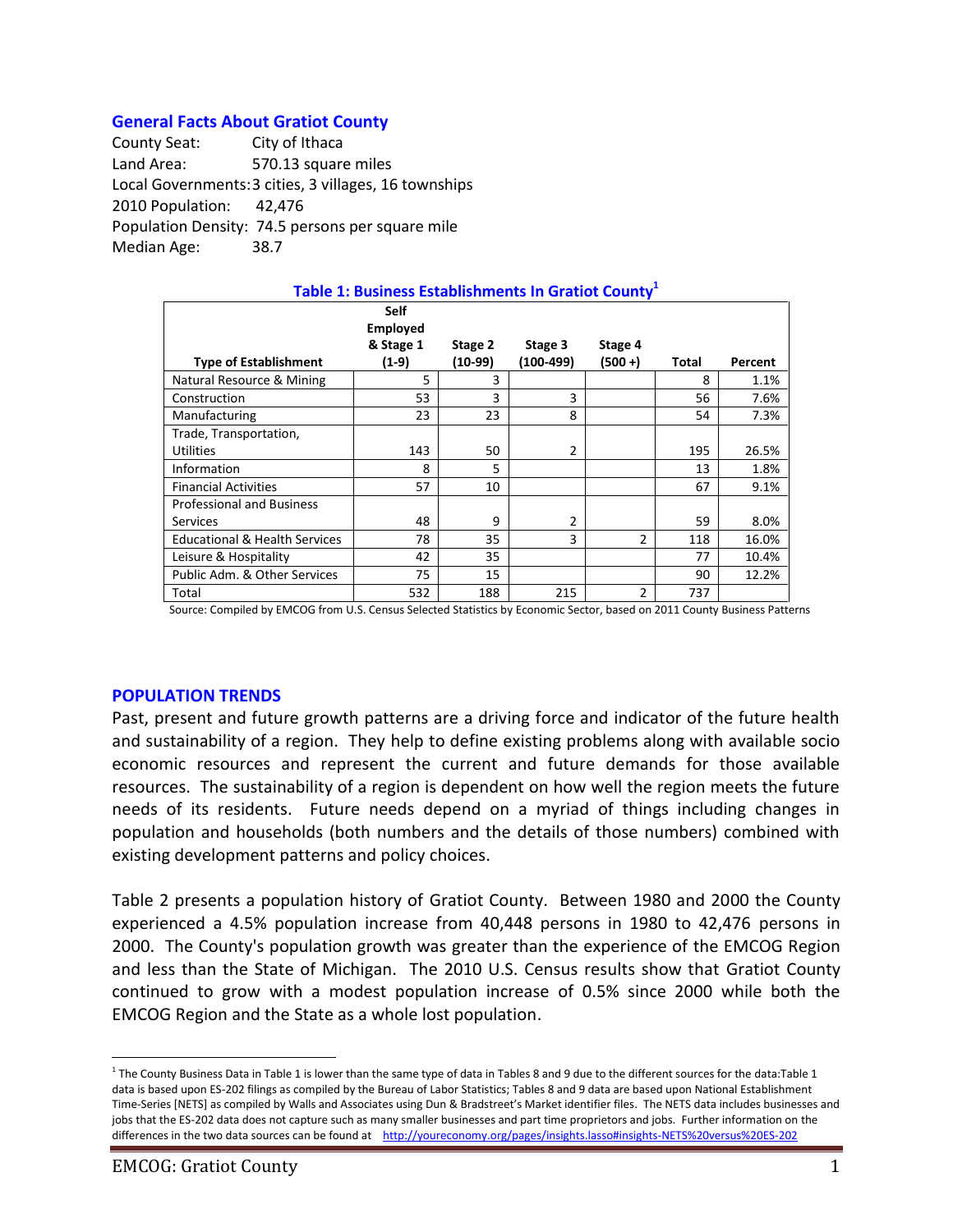|                       | <b>Census</b> | <b>Census</b> | <b>Census</b> | <b>Census</b> | % Change    | % Change    |  |  |
|-----------------------|---------------|---------------|---------------|---------------|-------------|-------------|--|--|
| <b>Jurisdiction</b>   | 1980          | 1990          | 2000          | 2010          | 1980 - 2000 | 2000 - 2010 |  |  |
| <b>Gratiot County</b> | 40.448        | 38.982        | 42.283        | 42.476        | 4.5%        | 0.5%        |  |  |
| State                 | 9,262,078     | 9.295.297     | 9.938.823     | 9,883,640     | 7.3%        | $-0.6%$     |  |  |
| <b>EMCOG Region</b>   | 769.929       | 753,723       | 796,598       | 780,869       | 3.5%        | $-2.0%$     |  |  |

#### **Table 2: Historic Population**

Source: Compiled by EMCOG from U. S. Census

Table 3 presents population estimates for Gratiot County through the year 2040. These population estimates are based on a combination of average growth trends over the last four Decennial Censuses (1980, 1990, 2000 and 2010) and population estimates provided by the Michigan Department of Transportation.<sup>2</sup>

The average annual growth rate from 2010 to 2040 is shown on the right side of the table. Based on the population estimates Gratiot County will experience an increase in population from the year 2010 to 2040 of 0.25% per year.

What is interesting to note in Table 3 are the Population subsets that make up the projections. In Gratiot County there is a projected population increase from all of the population subsets. The largest growth in population is forecast in the "Natural Increase" (births – deaths) subset followed by the "Domestic Migration Under Age 65" subset. These population changes in Gratiot County contrast with the EMCOG Region and the State as a whole.

| <b>Jurisdiction</b>            | <b>Census</b><br>2010<br>(1,000's) | <b>MDOT</b><br>2020<br>(1,000's) | <b>MDOT</b><br>2030<br>1,000's) | <b>MDOT</b><br>2040<br>(1,000's) | Change<br>2010-2040<br>(1,000's) | Percent<br>Change<br>2010-2040 | Annual<br>Growth<br>Rate<br>2010-2040 |
|--------------------------------|------------------------------------|----------------------------------|---------------------------------|----------------------------------|----------------------------------|--------------------------------|---------------------------------------|
| <b>Gratiot County</b>          | 42.5                               | 44.2                             | 45.4                            | 45.8                             | 3.3                              | 7.8%                           | 0.25%                                 |
| <b>Population Subsets</b>      |                                    |                                  |                                 |                                  |                                  |                                |                                       |
| Natural Increase               |                                    | 0.8                              | 0.6                             | 0.1                              | 1.5                              |                                |                                       |
| <b>International Migration</b> |                                    | 0.2                              | 0.2                             | 0.3                              | 0.7                              |                                |                                       |
| Domestic Migration 65+         |                                    | 0.1                              |                                 | 0.1                              | 0.2                              |                                |                                       |
| Domestic Migration Under 65    |                                    | 0.8                              | 0.2                             |                                  | 0.9                              |                                |                                       |
| <b>EMCOG</b>                   | 780.8                              | 774.0                            | 766.1                           | 773.7                            | $-7.1$                           | $-0.9%$                        | $-0.03%$                              |
| <b>Population Subsets</b>      |                                    |                                  |                                 |                                  |                                  |                                |                                       |
| Natural Increase               |                                    | 5.9                              | $-3.4$                          | $-16.0$                          | $-13.5$                          |                                |                                       |
| <b>International Migration</b> |                                    | 5.6                              | 7.0                             | 8.6                              | 21.2                             |                                |                                       |
| Domestic Migration 65+         |                                    | $-0.2$                           | .06                             | 0.9                              | 0.8                              |                                |                                       |
| Domestic Migration Under 65    |                                    | $-21.6$                          | $-.05$                          | 6.1                              | $-15.6$                          |                                |                                       |

## **Table 3: Population Projections: 2010 - 2040**

Source: Compiled by EMCOG from Michigan Department of Transportation Planning

 $\overline{a}$ 

 $^{2}$  The population numbers are shown in 1,000s for ease of reading the table.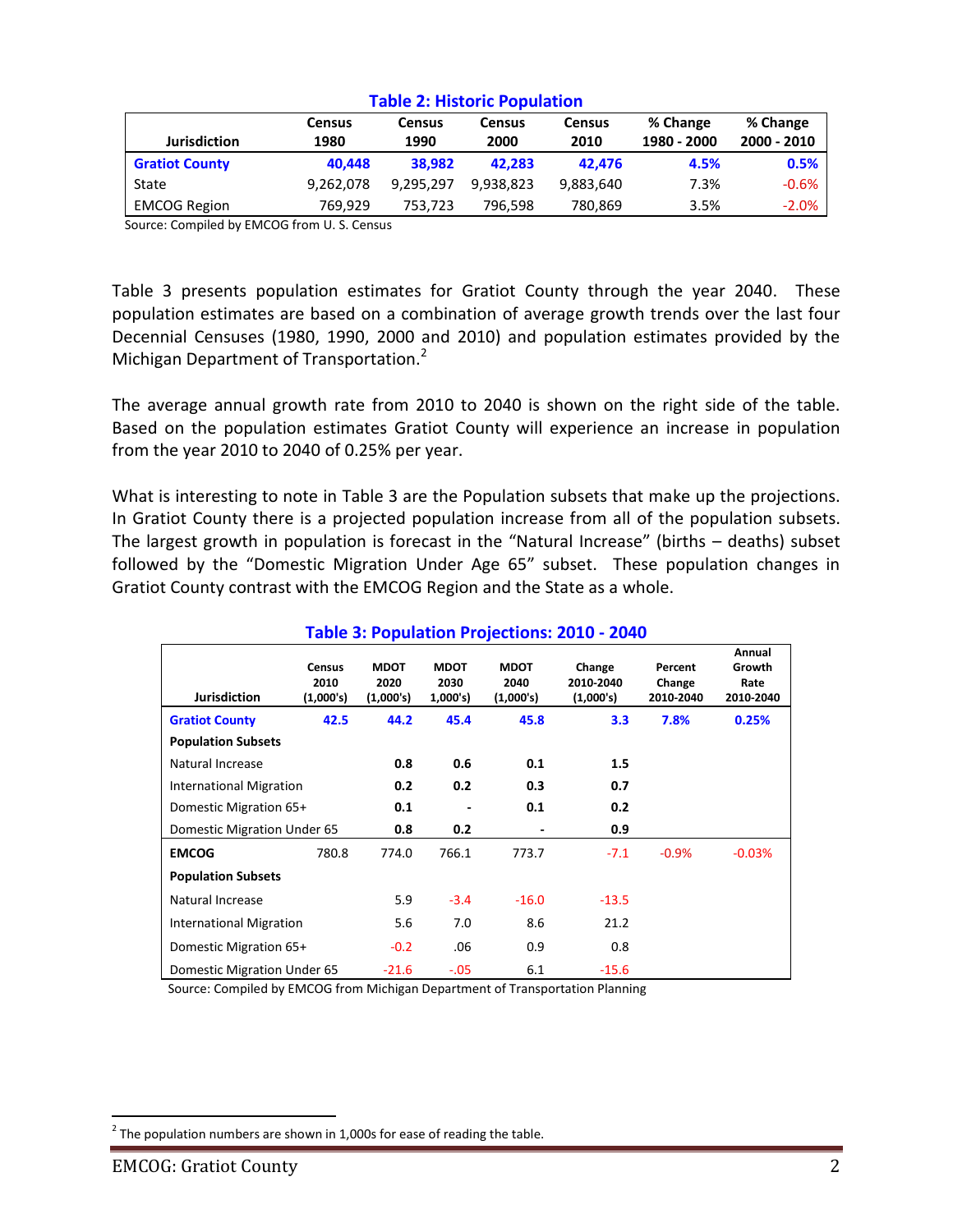Table 4 provides further detail of population forecasts for each city/village/township within Gratiot County. The percent changes in population from 2010 to 2020 and from 2020 to 2040 are shown on the right side of the table. Based on population estimates all local units in Gratiot County are estimated to experience an increase in population from the 2010 Census to 2020, ranging from a low of 0.2% (City of St Louis) to a high of 12.5% (Bethany Township). The population for all local units except the City of St Louis will grow from 2020 to 2040 by as much as 17.7% in Bethany Township.

NOTE: for the purpose of transportation planning the population forecasts as provided by MDOT were done by Traffic Analysis Zone (TAZ) within Gratiot County. A TAZ boundary may include a city or village as well as a township. The Villages of Ashley and Perrinton were embedded within larger TAZs (Elba and Fulton Townships respectively) in the MDOT forecasts. EMCOG prepared forecasts for the villages based on their 2010 Census population and using the same growth assumptions that were used by MDOT for the TAZ in which they are located. The resulting balance of the affected TAZs were adjusted accordingly in the following table.

|                                |               |             |             | <b>Percent</b> | <b>Percent</b> |
|--------------------------------|---------------|-------------|-------------|----------------|----------------|
|                                | <b>Census</b> | <b>MDOT</b> | <b>MDOT</b> | <b>Change</b>  | <b>Change</b>  |
| <b>Local Unit</b>              | 2010          | 2020        | 2040        | 2010-2020      | 2020-2040      |
| Alma City                      | 9,383         | 9,644       | 9,739       | 2.8%           | 1.0%           |
| Arcada Township                | 1,681         | 1,789       | 1,926       | 6.4%           | 7.6%           |
| Bethany Township               | 1,407         | 1,582       | 1,863       | 12.5%          | 17.7%          |
| Breckenridge village           | 1,328         | 1,369       | 1,391       | 3.1%           | 1.6%           |
| Elba Township                  | 833           | 888         | 959         | 6.6%           | 7.9%           |
| <b>Emerson Township</b>        | 952           | 996         | 1,039       | 4.6%           | 4.3%           |
| <b>Fulton Township</b>         | 2,115         | 2,229       | 2,358       | 5.4%           | 5.8%           |
| Hamilton Township              | 465           | 497         | 540         | 7.0%           | 8.6%           |
| Ithaca City                    | 2,910         | 2,987       | 3,009       | 2.7%           | 0.7%           |
| Lafayette Township             | 591           | 627         | 671         | 6.1%           | 7.0%           |
| New Haven Township             | 1,004         | 1,069       | 1,152       | 6.5%           | 7.7%           |
| Newark Township<br>North Shade | 1,093         | 1,167       | 1,264       | 6.8%           | 8.3%           |
| Township                       | 665           | 712         | 774         | 7.0%           | 8.7%           |
| North Star Township            | 888           | 947         | 1,024       | 6.7%           | 8.1%           |
| Pine River Township            | 2,279         | 2,406       | 2,554       | 5.6%           | 6.2%           |
| Seville Township               | 2,173         | 2,307       | 2,474       | 6.2%           | 7.2%           |
| St. Louis City *               | 7,482         | 7,499       | 7,201       | 0.2%           | $-4.0%$        |
| <b>Sumner Township</b>         | 1,930         | 2,052       | 2,206       | 6.3%           | 7.5%           |
| Village of Ashley              | 563           | 600         | 648         | 6.6%           | 7.9%           |
| Village of Perrinton           | 406           | 428         | 453         | 5.4%           | 5.8%           |
| Washington<br>Township         | 870           | 905         | 936         | 4.1%           | 3.4%           |
| <b>Wheeler Township</b>        | 1,458         | 1,528       | 1,599       | 4.8%           | 4.7%           |
| <b>Gratiot County</b>          | 42,476        | 44,230      | 45,776      | 4.1%           | 3.5%           |
|                                |               |             |             |                |                |

## **Table 4: Gratiot County City, Village and Township Population Projections: 2010-2040**

Source: Compiled by EMCOG from Michigan Department of Transportation Planning;

MDOT Source: Institute for Research, Employment and the Economy, University of Michigan

*\* The St Louis Correctional Facility population of 3,836 (2010 Census for group quarters) is included in the city of St Louis population number from the 2010 Census and which is included in the population forecasts through 2040*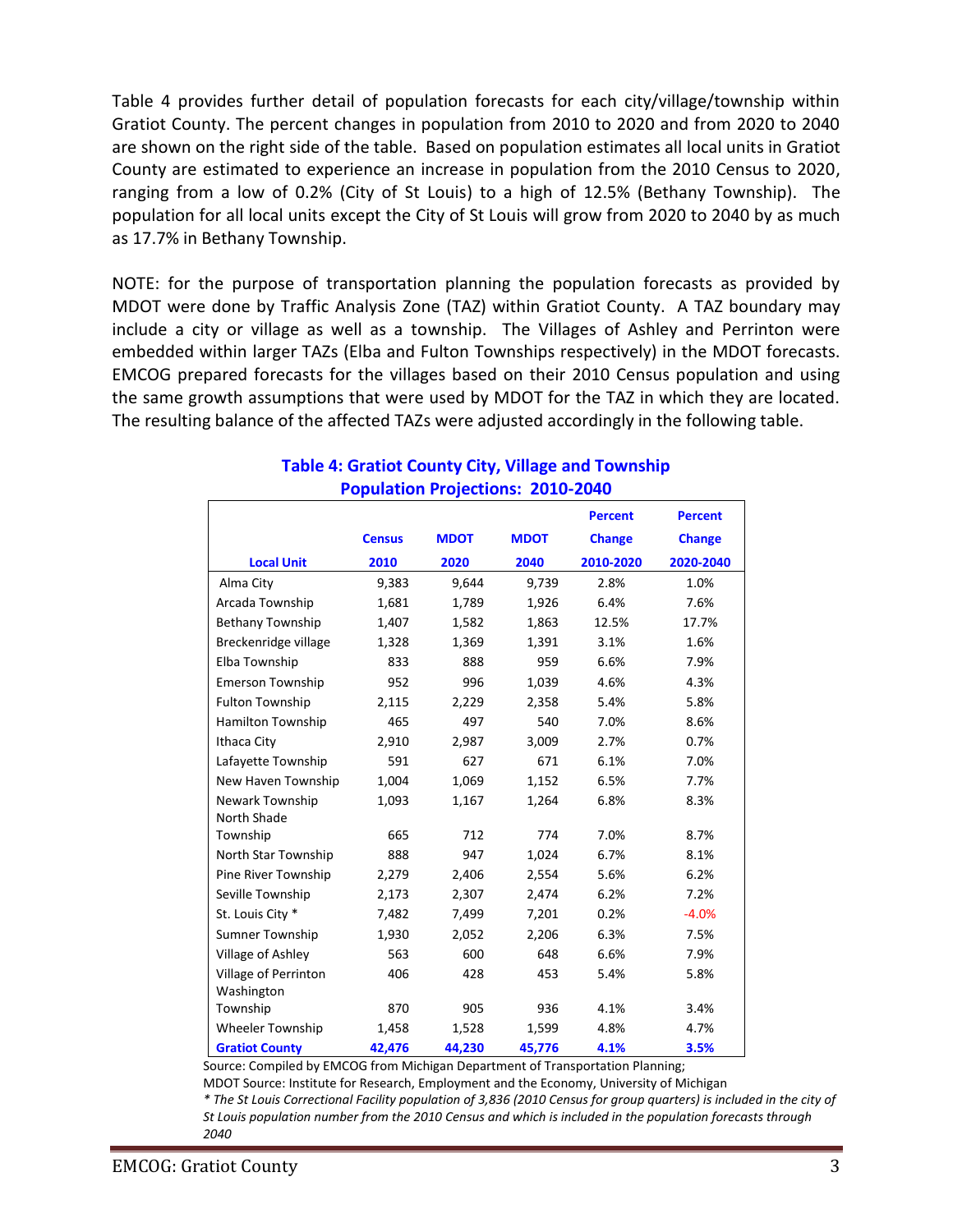Another element of population trends is the age of the population as it directly impacts availability of a workforce and the experience of the workforce and types of both public and private services needed by the population. Table 5 identifies the median age<sup>3</sup> for Gratiot County for 4 decennial censuses (1980, 1990, 2000 and 2010).

| <b>Table 5: Median Age 1980 - 2010</b> |                       |                       |                |                       |                                  |                                  |  |  |
|----------------------------------------|-----------------------|-----------------------|----------------|-----------------------|----------------------------------|----------------------------------|--|--|
| <b>Jurisdiction</b>                    | <b>Census</b><br>1980 | <b>Census</b><br>1990 | Census<br>2000 | <b>Census</b><br>2010 | Percent<br>Change<br>1980 - 2000 | Percent<br>Change<br>2000 - 2010 |  |  |
| <b>Gratiot County</b>                  | 28.4                  | 32.7                  | 35.6           | 38.7                  | 25.4%                            | 8.7%                             |  |  |
| <b>EMCOG Region</b>                    | 28.8                  | 33.2                  | 37.2           | 39.7                  | 29.2%                            | 6.7%                             |  |  |

Source: Compiled by EMCOG from U.S. Census

Table 6 presents household (HH) estimates for the cities, villages and townships within Gratiot County through the year 2040. From 2010 to 2020 the number of households is projected to increase by 5.3% countywide compared to a smaller increase in population of 4.1% indicating a shift to smaller household size. From 2020 to 2040 all of the local units in the County except for the City of St Louis are forecast to experience a further increase in the number of households ranging from 0.7% in the City of Ithaca to a high of 21.9% in Bethany Township

As noted earlier these estimates along with the population estimates in Tables 4 were developed by MDOT for transportation planning purposes and therefore were done by Traffic Analysis Zone (TAZ) within Gratiot County. A TAZ boundary may include a city or village as well as a township. The Villages of Ashley and Perrinton were embedded within Elba and Fulton Townships respectively in the MDOT forecasts. EMCOG prepared forecasts for the villages based on their 2010 Census households and using the same growth assumptions that were used by MDOT for the TAZs in which they are located. The resulting balance of the affected TAZs were adjusted accordingly in the following table.

 $\overline{a}$ 

<sup>3</sup> The mid-point or the age at which 50% of the population is younger and 50% is older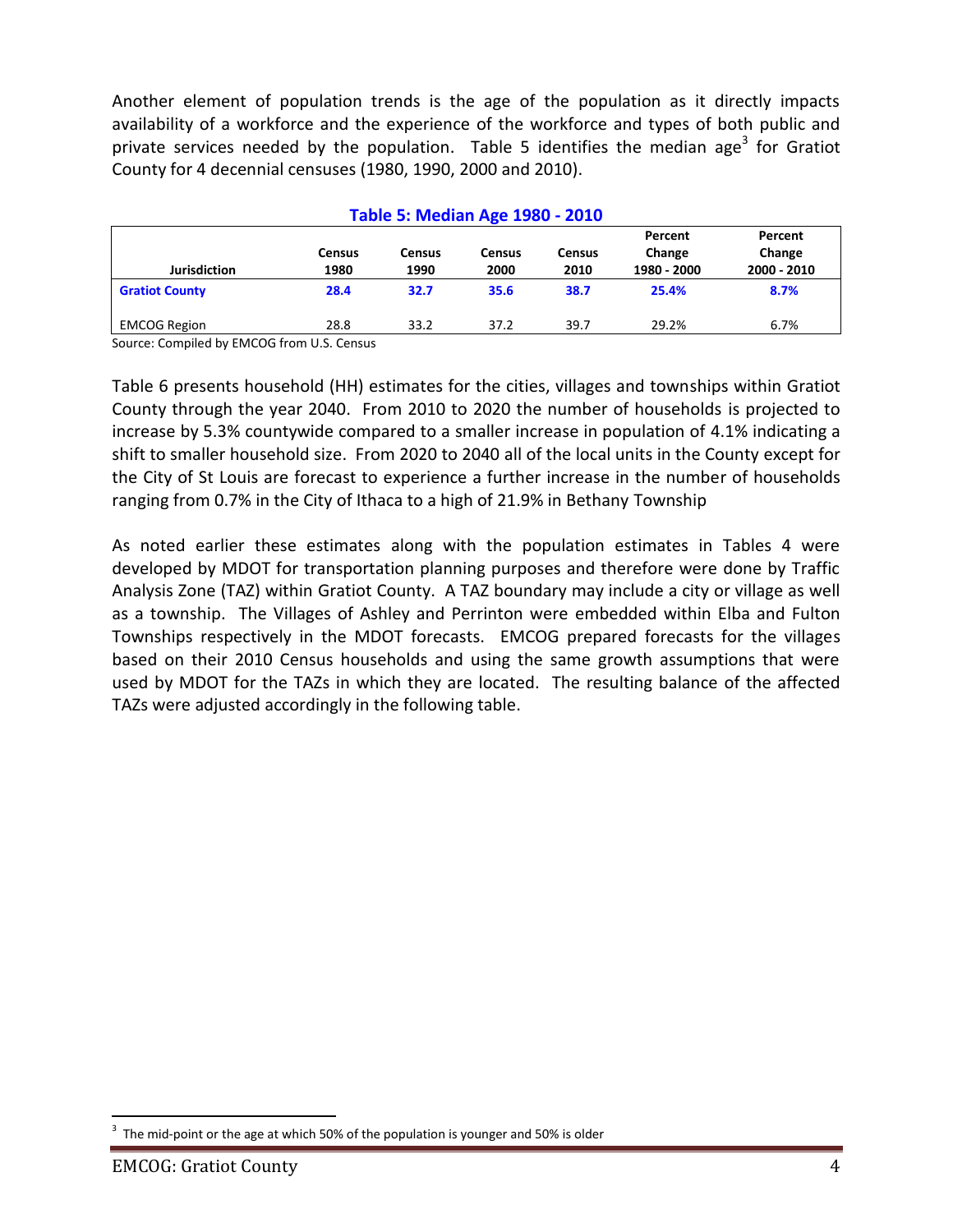|                         |           |           |           | <b>Percent</b> | <b>Percent</b> |
|-------------------------|-----------|-----------|-----------|----------------|----------------|
|                         | <b>HH</b> | <b>HH</b> | <b>HH</b> | <b>Change</b>  | <b>Change</b>  |
| <b>Local Unit</b>       | 2010      | 2020      | 2040      | 2010-2020      | 2020-2040      |
| Alma City               | 3,468     | 3,613     | 3,649     | 4.2%           | 1.0%           |
| Arcada Township         | 666       | 726       | 794       | 9.0%           | 9.4%           |
| <b>Bethany Township</b> | 524       | 613       | 747       | 16.9%          | 21.9%          |
| Breckenridge village    | 535       | 560       | 569       | 4.6%           | 1.8%           |
| Elba Township           | 318       | 347       | 381       | 9.2%           | 9.8%           |
| <b>Emerson Township</b> | 356       | 379       | 399       | 6.5%           | 5.3%           |
| <b>Fulton Township</b>  | 806       | 867       | 929       | 7.6%           | 7.1%           |
| Hamilton Township       | 189       | 207       | 229       | 9.7%           | 10.6%          |
| Ithaca City             | 1,188     | 1,236     | 1,244     | 4.0%           | 0.7%           |
| Lafayette Township      | 220       | 239       | 259       | 8.5%           | 8.7%           |
| New Haven Township      | 388       | 423       | 463       | 9.0%           | 9.6%           |
| Newark Township         | 411       | 450       | 496       | 9.4%           | 10.2%          |
| <b>North Shade</b>      |           |           |           |                |                |
| Township                | 228       | 250       | 277       | 9.8%           | 10.8%          |
| North Star Township     | 349       | 381       | 420       | 9.3%           | 10.0%          |
| Pine River Township     | 914       | 986       | 1,061     | 7.9%           | 7.6%           |
| Seville Township        | 859       | 933       | 1,016     | 8.6%           | 8.9%           |
| St. Louis City          | 1,491     | 1,522     | 1,479     | 2.1%           | $-2.9%$        |
| <b>Sumner Township</b>  | 719       | 783       | 855       | 8.8%           | 9.2%           |
| Village of Ashley       | 195       | 213       | 234       | 9.2%           | 9.8%           |
| Village of Perrinton    | 161       | 173       | 186       | 7.6%           | 7.1%           |
| Washington              |           |           |           |                |                |
| Township                | 327       | 346       | 360       | 5.8%           | 4.0%           |
| <b>Wheeler Township</b> | 540       | 577       | 610       | 6.8%           | 5.7%           |
| <b>Gratiot County</b>   | 14,852    | 15,823    | 16,658    | 6.5%           | 5.3%           |

## **Table 6: Gratiot County City, Village and Township Household Projections: 2010-2040**

Source: Compiled by EMCOG from Michigan Department of Transportation Planning; MDOT Source: Institute for Research, Employment and the Economy, University of Michigan.

## **EMPLOYMENT, JOBS AND SALES**

Economic activity and sustainability is reflected to a large degree by the number and types of jobs available. Labor force data indicate the extent to which people are able to find jobs, the rate at which they are dropping out of the labor force, and the percent of people unable to find work. "Labor Force" consists of those employed and those without a job but actively looking for one (unemployed). Those who are without a job and not looking for one and are no longer receiving unemployment compensation and services are not considered a part of the labor force.

Table 7 shows the 24-month average labor force and unemployment data for Gratiot County and the EMCOG Region, along with the State and National data, for the time frame 2011-2012. Gratiot County's unemployment rate of 8.6% was higher than the National and EMCOG rates and the same as the State rate.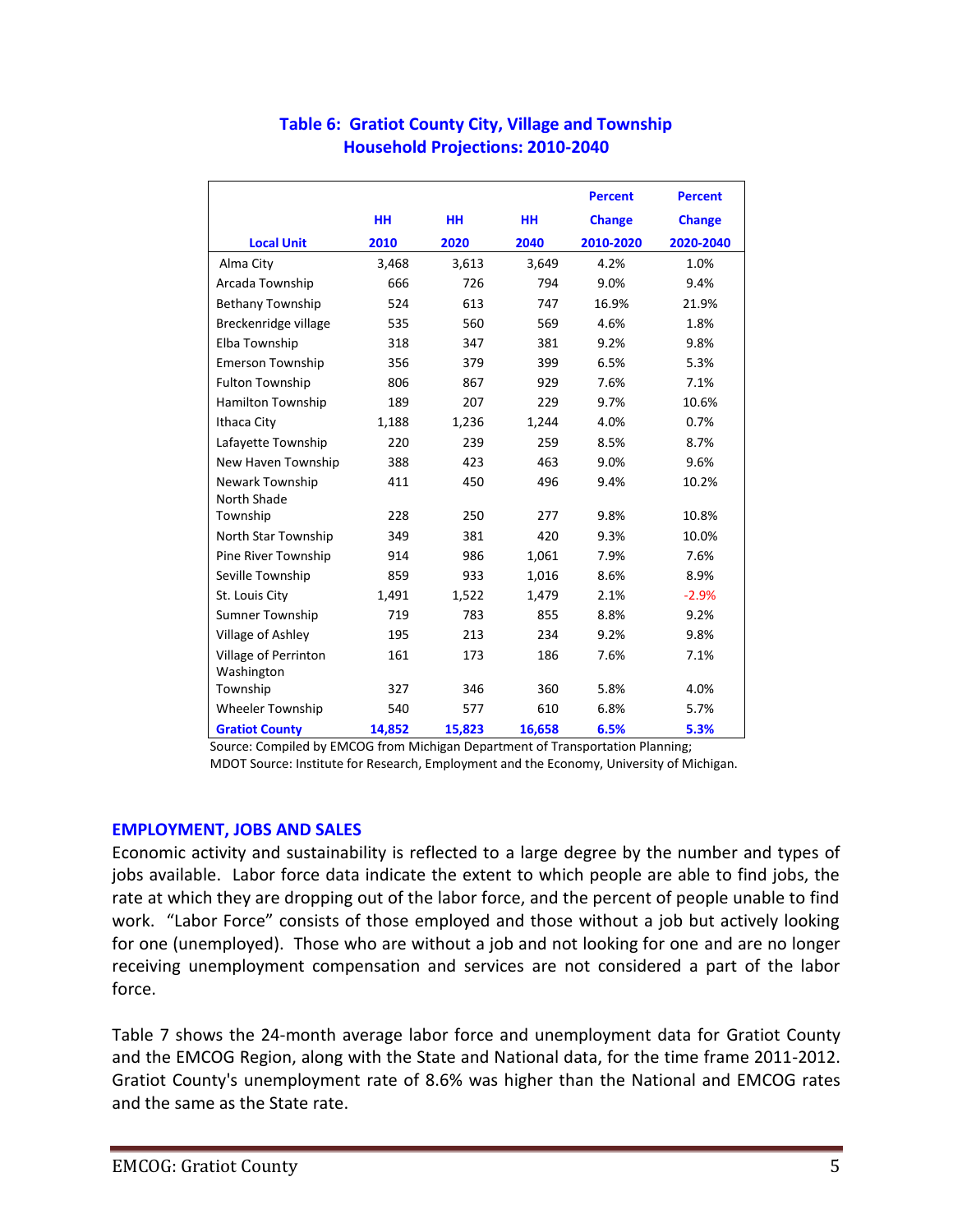| <b>Jurisdiction</b>   | <b>Total Labor Force</b> | <b>Total Employed</b> | <b>Total Unemployed</b> | 24 Month Average<br><b>Unemployment Rate</b> |
|-----------------------|--------------------------|-----------------------|-------------------------|----------------------------------------------|
| <b>Gratiot County</b> | 19.010                   | 17.379                | 1,631                   | 8.6%                                         |
| National              | 154,329,000              | 141,769,500           | 12,559,500              | 8.1%                                         |
| State                 | 4,650,500                | 4,249,000             | 402.000                 | 8.6%                                         |
| <b>EMCOG Region</b>   | 356.608                  | 309,295               | 29.627                  | 8.3%                                         |

## **Table 7: 24-Month Labor Force and Unemployment**

Source: Compiled by EMCOG from Mich. Department of Labor Market Information 2011 – 2012, Data Explorer

The Gratiot County unemployment rate of 8.6% is lower than the County's 2010-2011 rate of 9.3%. The unemployment rate is a mathematical calculation of dividing the number of unemployed (those people within the system of looking for work) by the labor force. As noted above, those who are without a job and are no longer in the system for receipt of unemployment and services are not included in the calculation of the unemployment rate. Since 2010-2011 both the labor force and the number of unemployed has decreased disproportionately to the increase in the number of employed. There can be several reasons for the decreased labor force and decreased number of unemployed ranging from an out migration of workers to other areas of Michigan and the Nation for jobs to dropping out of the system as unemployment benefits end.

The following two tables show the working population in Gratiot County and where they work in relation to where they live.

Table 8 shows the impact on the daytime population of workers commuting into and out of Gratiot County as well as a subset for the City of Alma. The 16,604 workers (defined as the amount of the resident population age 16 and older who were employed either full time or part time) who live within Gratiot County (regardless of the location of their employment) is compared to the 15,572 people who work within Gratiot County to derive an estimated daytime population. The result is that Gratiot County's resident population decreases by -2.4% when factoring in workers who commute to work from inside and outside of the county. Even though the overall county daytime population decreases due to the number of workers who commute out of the county to work, data for the City of Alma subset show that workers commute into the city to work resulting in the daytime population estimated to increase by nearly 32% within the city itself.

| <b>County/MCD</b><br>(a)                                                                                                                                                                 | <b>Total</b><br><b>County/MCD</b><br><b>Resident</b><br><b>Population</b> | <b>Total</b><br><b>Workers</b><br><b>Living in The</b><br><b>County/MCD</b> | <b>Total</b><br><b>Workers</b><br><b>Working in</b><br>the<br><b>County/MCD</b> | <b>Estimated</b><br><b>Daytime</b><br><b>Population</b><br>In the<br><b>County/MCD</b> | <b>Daytime</b><br><b>Population</b><br><b>Change Due</b><br>to<br><b>Commuting</b> | <b>Percent of</b><br><b>Daytime</b><br><b>Population</b><br><b>Change Due</b><br>to<br><b>Commuting</b> |  |
|------------------------------------------------------------------------------------------------------------------------------------------------------------------------------------------|---------------------------------------------------------------------------|-----------------------------------------------------------------------------|---------------------------------------------------------------------------------|----------------------------------------------------------------------------------------|------------------------------------------------------------------------------------|---------------------------------------------------------------------------------------------------------|--|
| Gratiot<br>County                                                                                                                                                                        | 42.612                                                                    | 16.604                                                                      | 15.572                                                                          | 41.580                                                                                 | $-1.032$                                                                           | $-2.4%$                                                                                                 |  |
| City of Alma                                                                                                                                                                             | 9.384                                                                     | 3.803                                                                       | 6.792                                                                           | 12.373                                                                                 | 2.989                                                                              | 31.9%                                                                                                   |  |
| (a) MCD or Minor Civil Divisions are local unit of government with either 2,500 workers living in or 2,500 workers<br>working in. The City of Alma is the only MCD within Gratiot County |                                                                           |                                                                             |                                                                                 |                                                                                        |                                                                                    |                                                                                                         |  |

## **Table 8: Commuter Adjusted Daytime Population Gratiot County**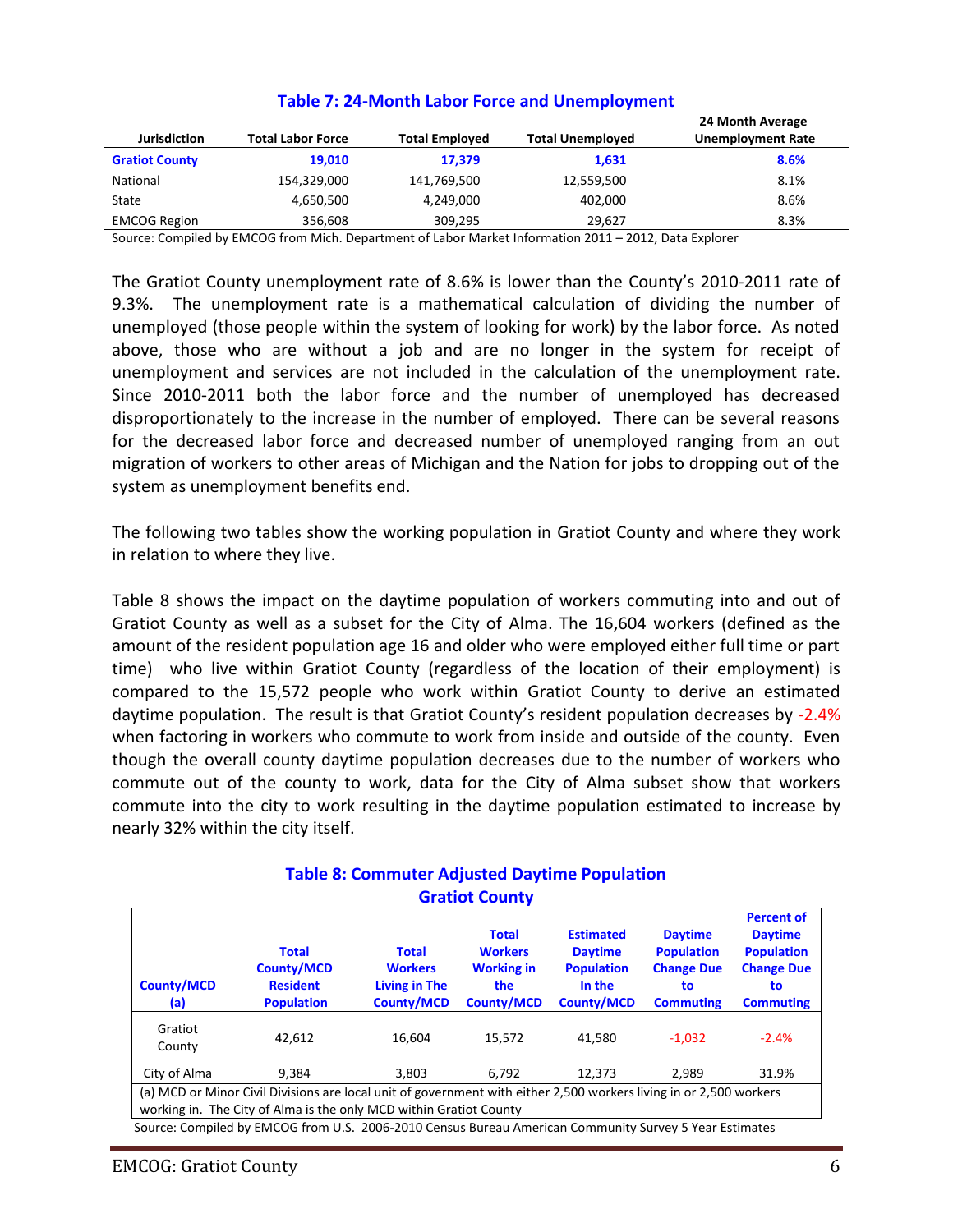Table 9 computes the Employment/Resident ratio by comparing the number of workers who both live and work within Gratiot County to the number of workers employed within the County. A subset of the total for Gratiot County is included for the City of Alma. As shown below, there are fewer workers employed in Gratiot County (15,572) than total workers who reside in Gratiot County (16,604). Of the 16,604 working population living in the county, 11,078 actually work in the county which equates to 66.7% of the workforce employed in Gratiot County. This is reflected in the countywide Employment/Resident ratio of 0.94 which indicates that Gratiot County exports workers living within the county for jobs outside of the County. There could be many reasons for this which this data does not provide insight into. Consistent with the data in Table 8 the City of Alma imports workers from outside of the city.

| <b>Gratiot County</b>                                                                                                                                                                    |                                                                                 |                                                                      |                                                                                          |                                                                                                               |                                                |  |  |  |
|------------------------------------------------------------------------------------------------------------------------------------------------------------------------------------------|---------------------------------------------------------------------------------|----------------------------------------------------------------------|------------------------------------------------------------------------------------------|---------------------------------------------------------------------------------------------------------------|------------------------------------------------|--|--|--|
| <b>County/MCD</b><br>(a)                                                                                                                                                                 | <b>Total</b><br><b>Workers</b><br><b>Working</b><br>in the<br><b>County/MCD</b> | <b>Total</b><br><b>Workers</b><br>Living in The<br><b>County/MCD</b> | <b>Workers</b><br><b>Who Both</b><br>Live and<br><b>Work in the</b><br><b>County/MCD</b> | <b>Percent of</b><br><b>Workers</b><br><b>Who Both</b><br>Live and<br><b>Work in the</b><br><b>County/MCD</b> | Employment/<br><b>Resident</b><br><b>Ratio</b> |  |  |  |
| Gratiot<br>County<br>City of Alma                                                                                                                                                        | 15.572<br>6,792                                                                 | 16.604<br>3,803                                                      | 11.078<br>2,129                                                                          | 66.7%<br>56.0%                                                                                                | 0.94<br>1.79                                   |  |  |  |
| (a) MCD or Minor Civil Divisions are local unit of government with either 2,500 workers living in or 2,500<br>workers working in. The City of Alma is the only MCD within Gratiot County |                                                                                 |                                                                      |                                                                                          |                                                                                                               |                                                |  |  |  |

# **Table 9: Labor Export/Import Analysis**

 Source: Compiled by EMCOG from U.S. 2006-2010 Census Bureau American Community Survey 5 Year Estimates

The next three tables focus on the types of business establishments in Gratiot County and the number of jobs these businesses provide. Table 10 includes some further information about the business establishments<sup>4</sup> that are included in Table 1 (see page 1). The data in Table 10 is broken down into the following business sectors:

**Non-Commercial Sectors** are educational institutions, post offices, government agencies, and other nonprofit organizations.

**Non-Resident Sectors** are businesses that are located in the Region but whose headquarters are located in a different state. Note: Residents have more influence on job creation than establishments headquartered outside of the state.

**Resident Sectors** are either stand-alone businesses in the region or businesses with headquarters in either the County **or** in the state of Michigan.

Non-commercial sectors make up 8% of the businesses in Gratiot County. 2% of the businesses fall into the non-resident sector. The majority of businesses (90%) are in the resident sector. Data for both Gratiot County and EMCOG as a whole is also included in Table 10.

 $\overline{a}$  $<sup>4</sup>$  An establishment is defined as an economic unit that produces goods or services at a single physical location.</sup>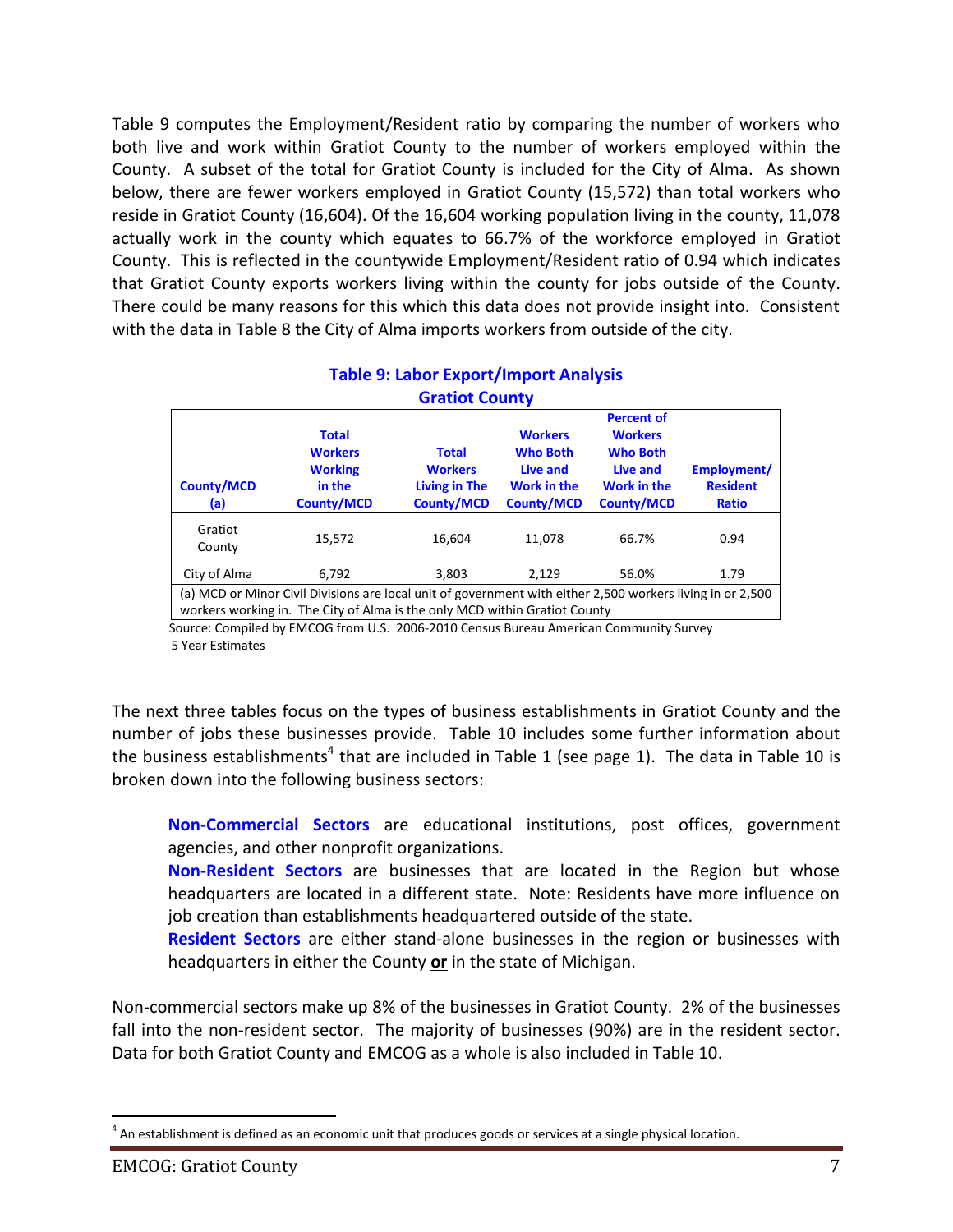| <b>Jurisdiction</b>                                          | Total  | <b>Non-Commercial</b> | <b>Non-Resident</b> | <b>Resident</b> |  |  |  |
|--------------------------------------------------------------|--------|-----------------------|---------------------|-----------------|--|--|--|
| <b>Gratiot County</b>                                        | 2.955  | 232                   | 60                  | 2.663           |  |  |  |
| <b>EMCOG Region</b>                                          | 53.338 | 3.723                 | 1.668               | 47.947          |  |  |  |
| Source: Compiled by EMCOG from www.voureconomy.org 2009 data |        |                       |                     |                 |  |  |  |

#### **Table 10: Business Establishments By Sector**

Source: Compiled by EMCOG from <u>www.youreconomy.org</u> 2009 dat

Table 11 provides a different perspective of the resident sector data from Table 10 (i.e., the businesses that are headquartered either within the county or the state). The resident sector businesses are further broken down into the following business stages:

**Self-employed** (1 employee) consists of small-scale business activity that can be conducted in homes (i.e., cottage establishments) as well as sole proprietorships.

**Stage 1 (2-9 employees)** includes partnerships, lifestyle businesses and startups. Stage 1 companies are generally focused on defining a market, developing a product or service, obtaining capital and finding customers.

**Stage 2 (10-99 employees)** are typically at a phase where the company has a proven product, and survival is no longer a daily concern. Stage 2 companies generally begin to develop infrastructure and standardize operational systems. Company leaders delegate more and wear fewer hats.

**Stage 3 (100-499 employees**) companies are typically at an expansion stage as a company broadens its geographic reach, adds new products and pursues new markets. Stage 3 companies introduce formal processes and procedures, and the founder is less involved in daily operations and more concerned with managing the business culture and change.

**Stage 4 (500+ employees**) companies are typically at the point of dominating their industry and are focused on maintaining and defending their marketing position. Key objectives at this stage are controlling expenses, productivity, globalization and managing market niches.

These stages help to define the needs of businesses to support their growth which can help Gratiot County and the EMCOG Region to better leverage resources. Regardless of their industry sector, companies in the same developmental stage experience similar challenges. Also, as companies move through these stages, not only do their internal needs change but their external needs such as what services they need from the community, also change.

The data in Table 11 shows that 93% of the resident sector businesses in Gratiot County are either self-employed or Stage 1 businesses. The majority of the remaining resident businesses are Stage 2 (6.5%). Stage 3 businesses (100-499 employees) plus Stage 4 businesses (500+ employees) make up 0.5% of total businesses.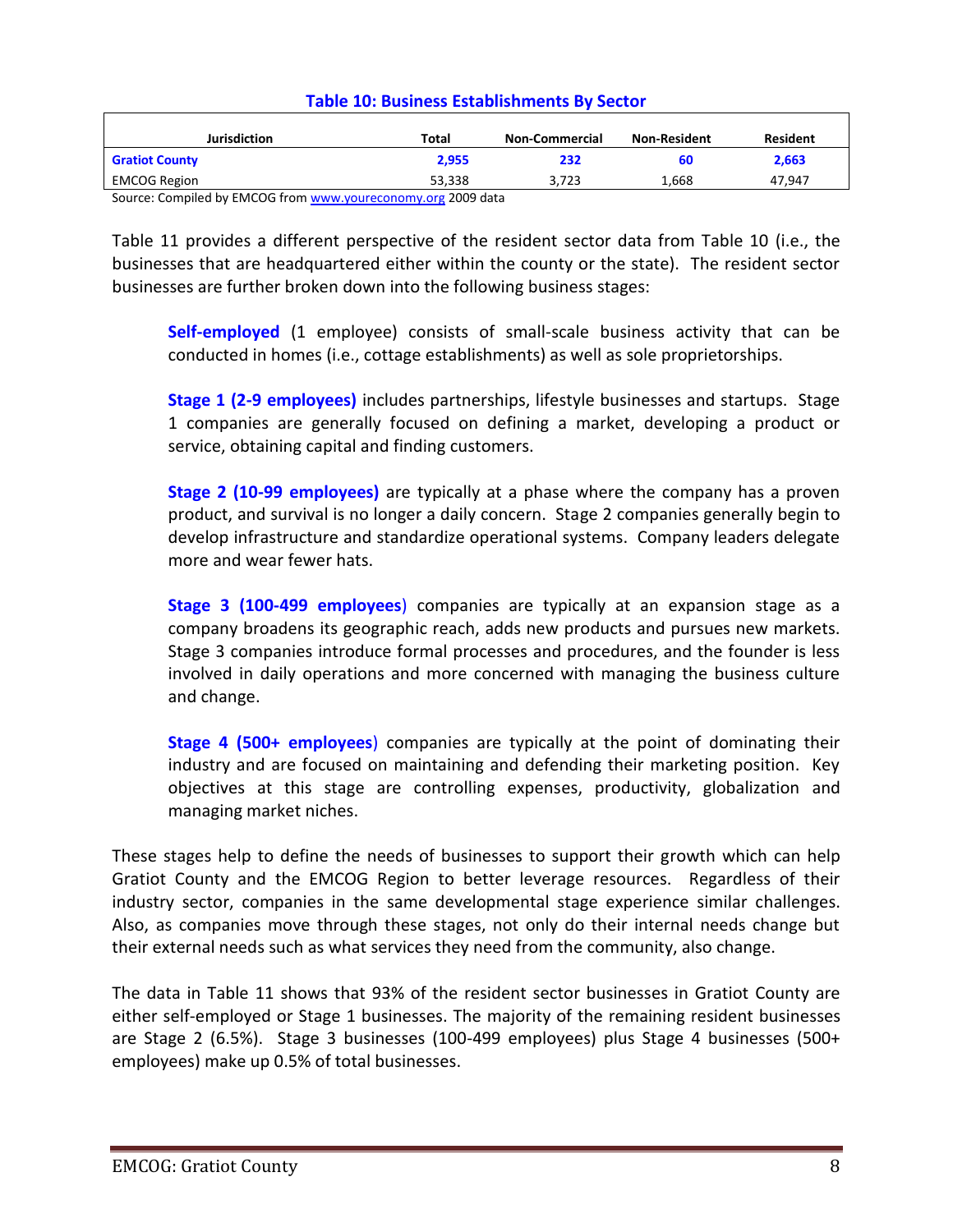| <b>Table 11: Resident Sector Businesses by Stage</b> |  |  |
|------------------------------------------------------|--|--|
|------------------------------------------------------|--|--|

| <b>Jurisdiction</b>   | Self<br><b>Employed</b> | Stage 1<br>2-9 employees | Stage 2<br>10-99 employees | Stage 3<br>100-499 employees | Stage 4<br>500+ employees |
|-----------------------|-------------------------|--------------------------|----------------------------|------------------------------|---------------------------|
| <b>Gratiot County</b> | 1,101                   | 1,376                    | 173                        | 12                           |                           |
| <b>EMCOG Region</b>   | 18,858                  | 25,040                   | 3,800                      | 223                          | 26                        |

Source: Compiled by EMCOG fro[m www.youreconomy.org](http://www.youreconomy.org/) 2009 data

The previous two tables (10 and 11) focus on the number of business establishments by sector and by stage for the dominant Resident Sector. The following two tables focus on the jobs that these business sectors and stages provide.

Table 12 shows the allocation of jobs by business sector (i.e., non-commercial, non-resident and resident) in Gratiot County and for the EMCOG Region as a whole. The data is consistent with the findings in Table 10: the majority of jobs within Gratiot County are in the resident sector (70%). The smallest portion of jobs (10%) is associated with businesses in the non-resident sector.

| <b>Table 12: Resident Jobs By Business Sector</b>            |         |                       |                     |                 |  |
|--------------------------------------------------------------|---------|-----------------------|---------------------|-----------------|--|
|                                                              | Total   | Jobs                  | Jobs                | Jobs            |  |
| Local                                                        | Jobs    | <b>Non-Commercial</b> | <b>Non-Resident</b> | <b>Resident</b> |  |
| <b>Gratiot County</b>                                        | 17.291  | 3,571                 | 1,668               | 12,052          |  |
| <b>EMCOG Region</b>                                          | 349.831 | 59,136                | 44.101              | 246.594         |  |
| Course: Compiled by EMCOC from www.vourasenomy.org 2000 data |         |                       |                     |                 |  |

mpiled by EMCOG from <u>www.youreconomy.org</u> 2009 data

In Table 13 the resident sector jobs are further broken down by business stage (see the text for Table 11 for an explanation of Business Stages).

The majority of jobs from resident businesses in Gratiot County are at Stage 1 and Stage 2 companies (67% combined) while 16.6% of jobs are from Stage 3 businesses (100 to 499 employees) and 7.5% are from Stage 4 businesses (500+ employees). Just over 9% of jobs are through self employment.

## **Table 13: Resident Business Jobs By Stage**

| <b>Jurisdiction</b>   | Self Employed<br>Jobs | Stage 1 Jobs<br>2-9 employees | Stage 2 Jobs<br>10-99 employees | Stage 3 Jobs<br>100-499 employees | Stage 4 Jobs<br>500+ employees |
|-----------------------|-----------------------|-------------------------------|---------------------------------|-----------------------------------|--------------------------------|
| <b>Gratiot County</b> | 1.101                 | 4.185                         | 3,871                           | 1.995                             | 900                            |
| <b>EMCOG Region</b>   | 18.858                | 77.210                        | 87.808                          | 39.893                            | 22,825                         |

Source: Compiled by EMCOG from [www.youreconomy.org](http://www.youreconomy.org/) 2009 data

The next two tables (14 and 15) show the annual sales (2009) by business type in Gratiot County. Table 14 identifies sales by business sector. Resident Businesses make up 90% of businesses (see Table 10) and generate 77% of sales within Gratiot County.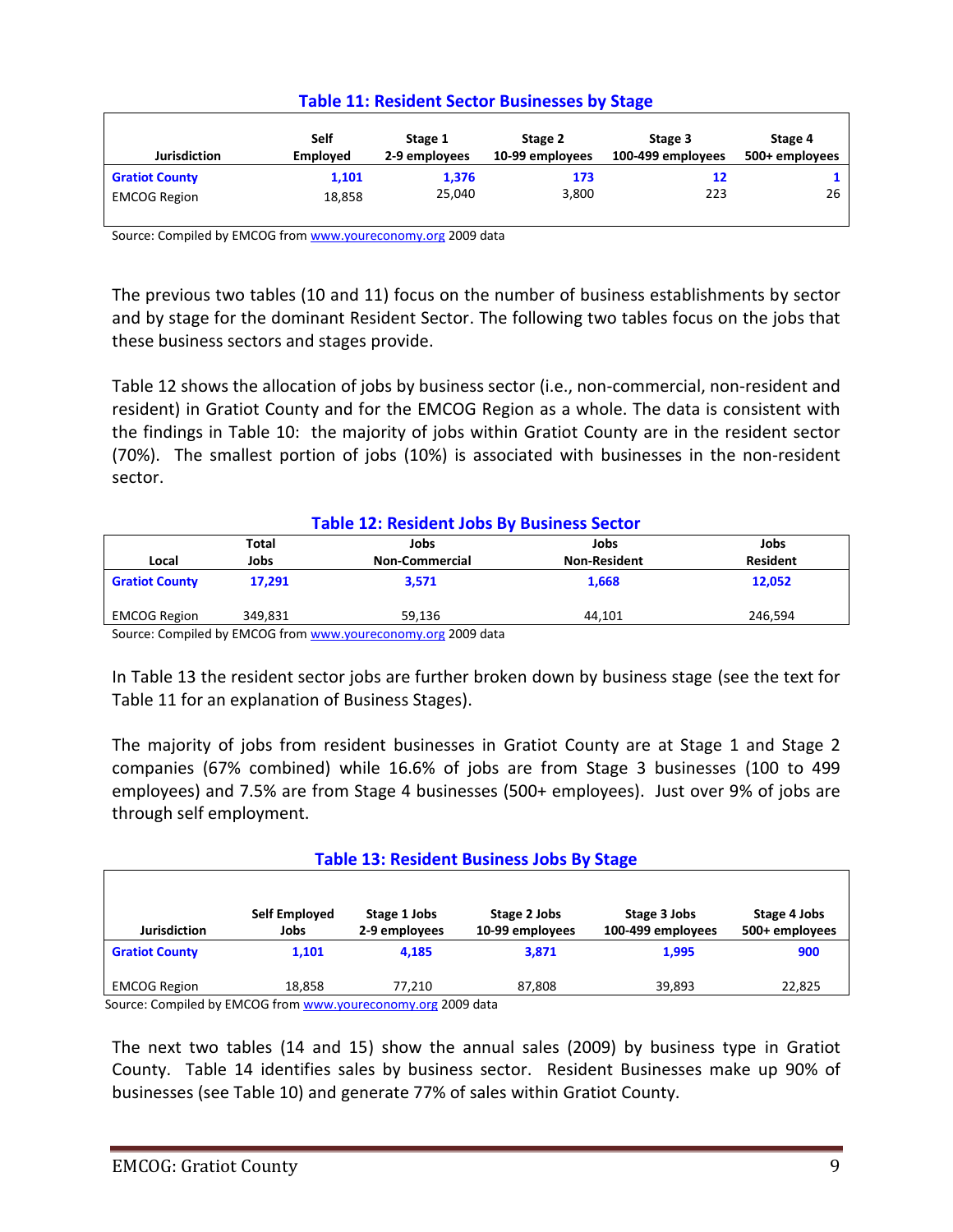| <b>Table 14: Sales by Business Sector</b> |                                          |                                                   |                                                 |                                      |  |  |
|-------------------------------------------|------------------------------------------|---------------------------------------------------|-------------------------------------------------|--------------------------------------|--|--|
| Local                                     | <b>Total</b><br><b>Sales</b><br>(1,000s) | <b>Sales</b><br><b>Non-Commercial</b><br>(1,000s) | <b>Sales</b><br><b>Non-Resident</b><br>(1,000s) | <b>Sales</b><br>Resident<br>(1,000s) |  |  |
| <b>Gratiot County</b>                     | 1,782,286.7                              | 153,580.9                                         | 258,435.0                                       | 1,370,270.8                          |  |  |
| <b>EMCOG Region</b>                       | 37,113,736.1                             | 2,596,650.7                                       | 6,846,775.5                                     | 27,670,309.9                         |  |  |

Source: Compiled by EMCOG fro[m www.youreconomy.org](http://www.youreconomy.org/) 2009 data

In Table 15 the Resident Business sector sales are broken down by Stage. Stage 2 businesses make up 28.2% of sales within Gratiot County. The Self-Employed and Stage 1 businesses make up over 32% of all sales; while the Stage 3 and 4 businesses make up over 39% of sales. These numbers demonstrate the importance of the self-employed and smaller businesses (less than 10 employees) to the County's economy.

#### **Table 15: Resident Sales by Stage**

| <b>Jurisdiction</b>   | Self Employed<br><b>Sales</b><br>(1,000s) | <b>Stage 1 Sales</b><br>(1,000s)<br>2-9 employees | <b>Stage 2 Sales</b><br>(1,000s)<br>10-99 employees | Stage 3 Sales<br>(1,000s)<br>100-499 employees | <b>Stage 4 Sales</b><br>(1,000s)<br>500+ employees |
|-----------------------|-------------------------------------------|---------------------------------------------------|-----------------------------------------------------|------------------------------------------------|----------------------------------------------------|
| <b>Gratiot County</b> | 76.792.0                                  | 376,557.0                                         | 386.192.0                                           | 437.953.0                                      | 101,776.7                                          |
| <b>EMCOG Region</b>   | 1,352,333.2                               | 6,893,406.6                                       | 10,550,013.8                                        | 5,476,659.6                                    | 3,397,897.7                                        |

Source: Compiled by EMCOG from [www.youreconomy.org](http://www.youreconomy.org/) 2009 data

Table 16 demonstrates how businesses in Gratiot County have fared regarding their sales during the economic downturn from 2006 through 2009 by showing the percent change in sales during this four year period. The numbers are red (negative) for the Stage 2 companies indicating a reduction in sales of over -22%. The remaining businesses, including the Self Employed experienced growth in sales during this period. The Stage 4 businesses in Gratiot County experienced the strongest growth is sales (over 20%) followed by the Self Employed with nearly 7% in growth in sales. *The majority of the counties within the EMCOG Region experienced very slight reductions in sales from smaller companies (less than 10 employees) and in some cases sales for these smaller companies grew during the 2006-2009 timeframe.*

## **Table 16: Percent Change from 2006-2009: Resident Sales by Stage**

| <b>Jurisdiction</b>   | Self Employed<br><b>Sales</b> | <b>Stage 1 Sales</b><br>2-9 employees | <b>Stage 2 Sales</b><br>10-99 employees | Stage 3 Sales<br>100-499 employees | <b>Stage 4 Sales</b><br>500+ employees |
|-----------------------|-------------------------------|---------------------------------------|-----------------------------------------|------------------------------------|----------------------------------------|
| <b>Gratiot County</b> | 6.9%                          | 2.2%                                  | $-22.2%$                                | 5.9%                               | 19.7%                                  |
| <b>EMCOG Region</b>   | $-0.3%$                       | $-1.1%$                               | $-10.1\%$                               | $-21.9\%$                          | $-21.0%$                               |

Source: Compiled by EMCOG fro[m www.youreconomy.org](http://www.youreconomy.org/) 2009 data

Tables 17 through 19 present business establishment data for openings and closures; expansions and downsizing; and movement of businesses in and out of Gratiot County during the period 2006 – 2009.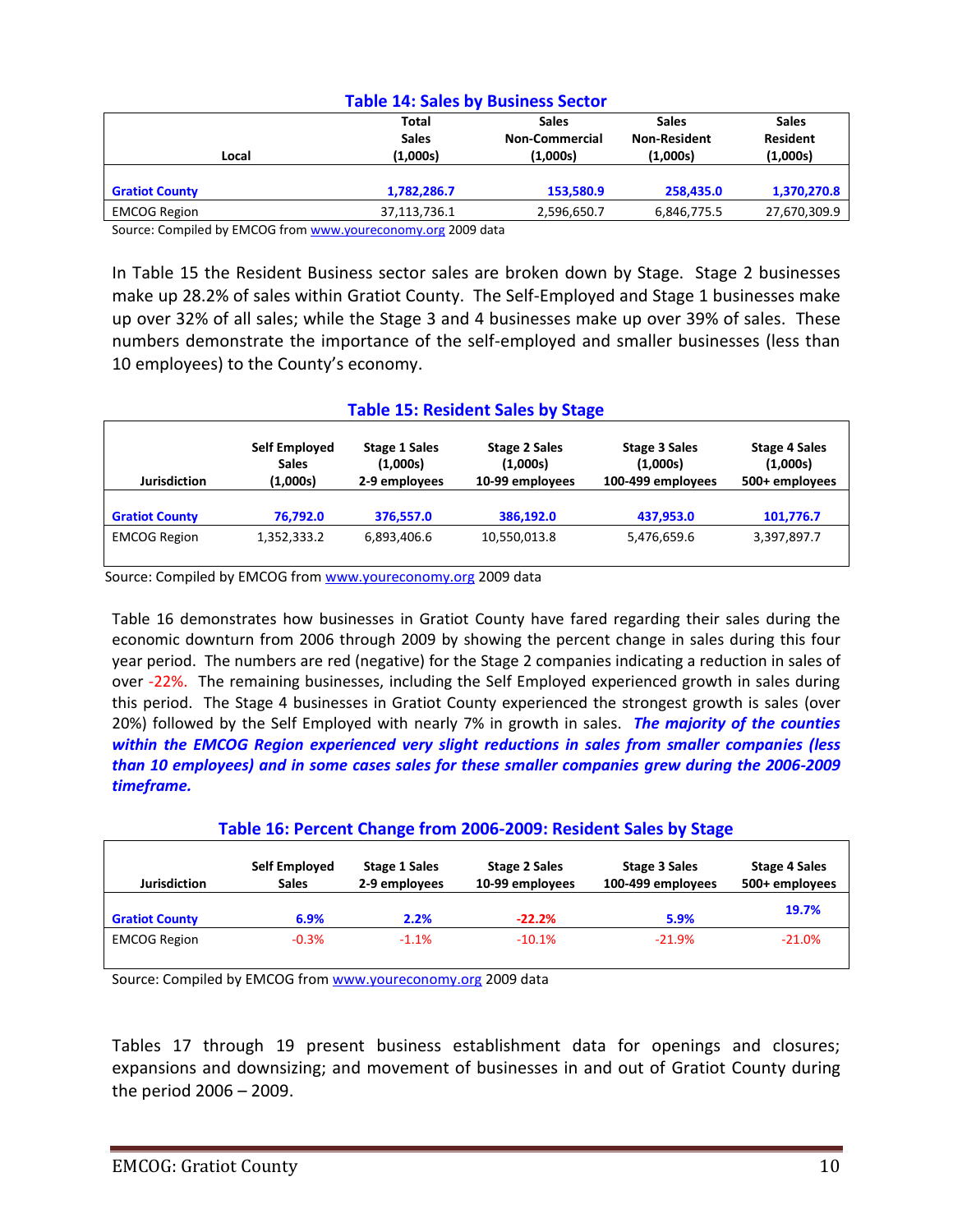Table 17 presents the number of establishments that opened and closed from 2006 through 2009 and calculates the net increase of establishments.

Within Gratiot County 706 business establishments opened and 545 closed. The closed establishments equal 77% of the opened establishments, resulting in a net gain of 23% opened establishments. In other words, for every 1 establishment that opened in Gratiot County 0.77 establishments closed. Gratiot County's experience is better than the experience of the EMCOG Region and the State as a whole which both experienced close to a 1 to 1 ratio.

| Table 17: Establishments Opened and Closed 2006 - 2009 |                     |                            |                                |                                           |  |
|--------------------------------------------------------|---------------------|----------------------------|--------------------------------|-------------------------------------------|--|
| <b>Jurisdiction</b>                                    | Opened<br>2006-2009 | <b>Closed</b><br>2006-2009 | <b>Net Opened</b><br>2006-2009 | <b>Net Percent</b><br>Opened<br>2006-2009 |  |
| <b>Gratiot County</b>                                  | 706                 | $-545$                     | 161                            | 23%                                       |  |
| State of Michigan                                      | 213.007             | $-201,869$                 | 11,138                         | 5%                                        |  |
| <b>EMCOG Region</b>                                    | 13,038              | $-12,621$                  | 417                            | 3%                                        |  |

**Table 17: Establishments Opened and Closed 2006 - 2009**

Source: Compiled by EMCOG from www.youreconomy.org

Establishments: non commercial, non resident, resident

Net Opened = the difference between openings and closings of establishments

Table 18 presents the number of establishments that either expanded (i.e., increased jobs) or contracted (i.e., downsized/reduced the labor force) from 2006 through 2009, and calculates the net increase of business expansions.

Within Gratiot County 203 business establishments expanded while 100 contracted during 2006–2009. The contracted (downsized) establishments equal 49% of the expanded establishments resulting in a net gain of 51% of expanded establishments. In other words, for every 1 establishment that expanded in Gratiot County, 0.49 establishments contracted or downsized. The EMCOG Region experienced 0.5 business contractions per 1 business expansion and the State experienced 0.4 businesses contractions per 1 business expansion.

## **Table 18: Establishments Expanded or Contracted 2006 - 2009**

|                       |           |            |                     | <b>Net Percent</b> |
|-----------------------|-----------|------------|---------------------|--------------------|
|                       | Expanded  | Contracted | <b>Net Expanded</b> | Expanded           |
| <b>Jurisdiction</b>   | 2006-2009 | 2006-2009  | 2006-2009           | 2006-2009          |
| <b>Gratiot County</b> | 203       | $-100$     | 103                 | 51%                |
| State of Michigan     | 58,800    | $-25.818$  | 32,982              | 56%                |
| <b>EMCOG Region</b>   | 3.718     | $-1.949$   | 1.769               | 48%                |

Source: Compiled by EMCOG from www.youreconomy.org

Establishments: non commercial, non resident, resident

Net Expanded = the difference between establishments that increased jobs and those that downsized.

Table 19 shows a different data set for business activity during the 2006 – 2009 timeframe: the number of establishments that either moved in or out of Gratiot County.

Within Gratiot County 39 business establishments moved in and 37 moved out during 2006 -2009 for a net gain of 2 business establishments. In other words, for every 1 business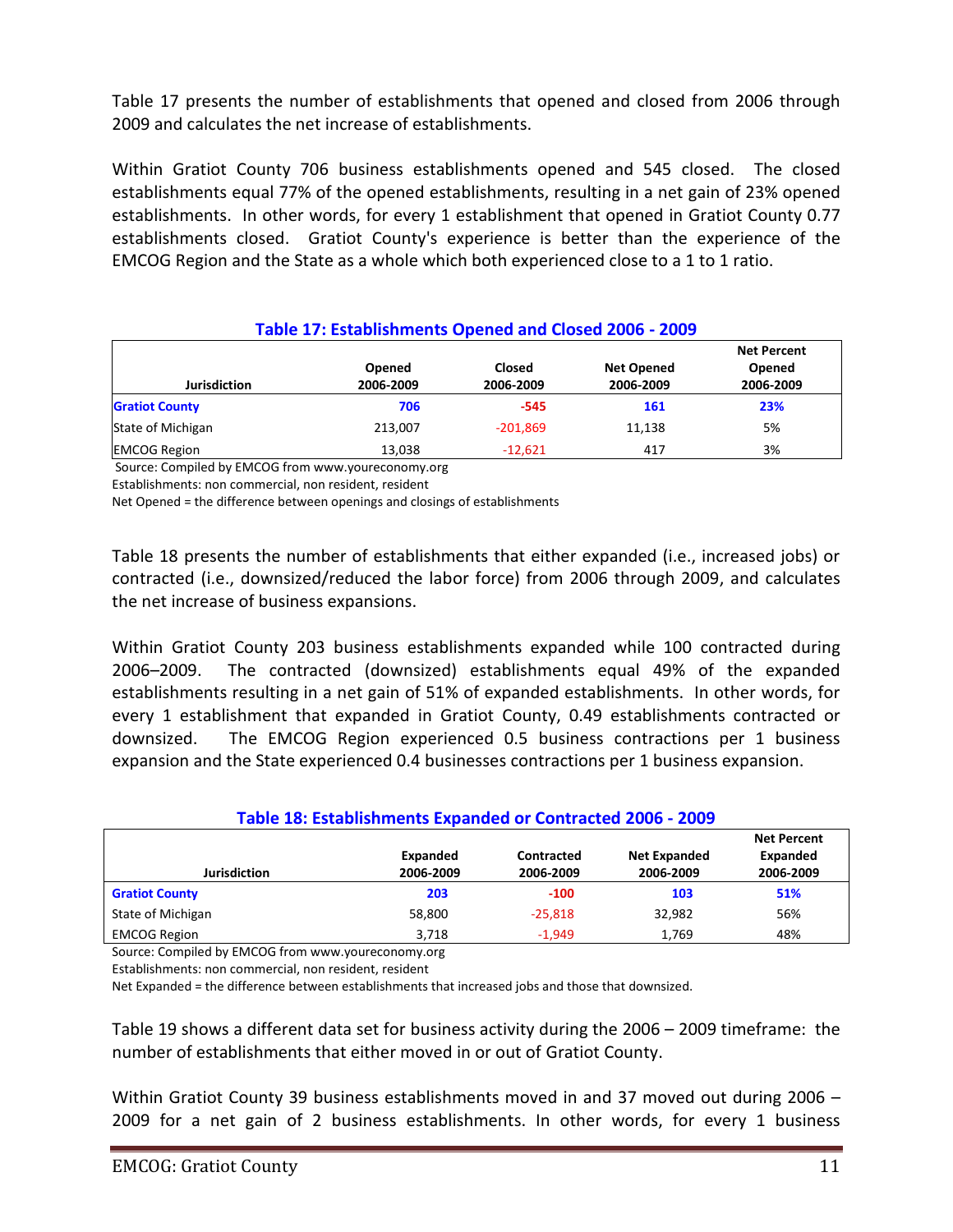establishment that moved into the County 0.95 moved out. The County's experience is the opposite of both the EMCOG Region and the State which both experienced a net loss of businesses (I.e., more businesses moved out than moved in).

| Table 19: Establishments Moving Into and Out of the Area 2006 - 2009 |                      |                       |                          |                                         |  |
|----------------------------------------------------------------------|----------------------|-----------------------|--------------------------|-----------------------------------------|--|
| <b>Jurisdiction</b>                                                  | Move In<br>2006-2009 | Move Out<br>2006-2009 | Net Move In<br>2006-2009 | <b>Net Percent Move In</b><br>2006-2009 |  |
|                                                                      |                      |                       |                          |                                         |  |
| <b>Gratiot County</b>                                                | 39                   | -37                   |                          | 5%                                      |  |
| State of Michigan                                                    | 1,687                | $-2.927$              | $-1.240$                 | $-74%$                                  |  |
| <b>EMCOG Region</b>                                                  | 618                  | $-702$                | -84                      | $-14%$                                  |  |

Source: Compiled by EMCOG from www.youreconomy.org

Establishments: non commercial, non resident, resident

Net Moved In = the difference between establishments that moved in and those that moved out.

Tables 20 through 22 present the **job impact** of business establishment activity regarding openings and closures; expansions and downsizing; and moving in and out of the area (from Tables 17 through 19)

Table 20 shows the number of jobs impacted by the opening and closing of business establishments from 2006 through 2009 (from Table 17) and calculates the net increase of jobs.

Within Gratiot County 1,497 jobs were created due to opened business establishments and 2,702 jobs were lost due to business closures. The job losses due to closures equal 180% of the jobs created resulting in a net loss of -80% of the opened establishment jobs. In other words, for every 1 job gained by a business opening, 1.8 jobs were lost due to business closures. Gratiot County's experience of net job loss is better than the experience for EMCOG (2.2 jobs lost for every 1 job gained) and the State as a whole (2.1 jobs lost for every 1 job gained) during the same time period.

| Table 20: Jobs Impacted By Opening and Closing Establishments 2006 - 2009 |                                 |                                 |                                     |                                                       |  |
|---------------------------------------------------------------------------|---------------------------------|---------------------------------|-------------------------------------|-------------------------------------------------------|--|
| <b>Jurisdiction</b>                                                       | <b>Opened Jobs</b><br>2006-2009 | <b>Closed Jobs</b><br>2006-2009 | <b>Net Opened Jobs</b><br>2006-2009 | <b>Net Percent</b><br><b>Opened Jobs</b><br>2006-2009 |  |
| <b>Gratiot County</b>                                                     | 1,497                           | $-2.702$                        | $-1,205$                            | $-80%$                                                |  |
| State of Michigan                                                         | 551,322                         | $-1,138,029$                    | $-586.707$                          | $-106%$                                               |  |
| <b>EMCOG Region</b>                                                       | 28,168                          | $-62,488$                       | $-34.320$                           | $-122%$                                               |  |

Source: Compiled by EMCOG from www.youreconomy.org

Establishments: non commercial, non resident, resident

Net Opened Jobs = the difference between jobs created from opened establishments and jobs lost due to closures.

Table 21 shows the number of jobs impacted by the expansion and contraction (downsizing) of business establishments from 2006 through 2009.

Within Gratiot County 698 jobs were created due to expansion of business establishments while 686 jobs were lost due to business downsizing. The job losses equal 98% of the jobs created, resulting in a net increase of 2% of the expanded establishment jobs. In other words, for every 1 job created 0.98 jobs were lost. The County's experience of a very small net increase is less than for the EMCOG Region (0.46 jobs lost for every 1 job created) and the State (0.6 jobs lost for every 1 job created).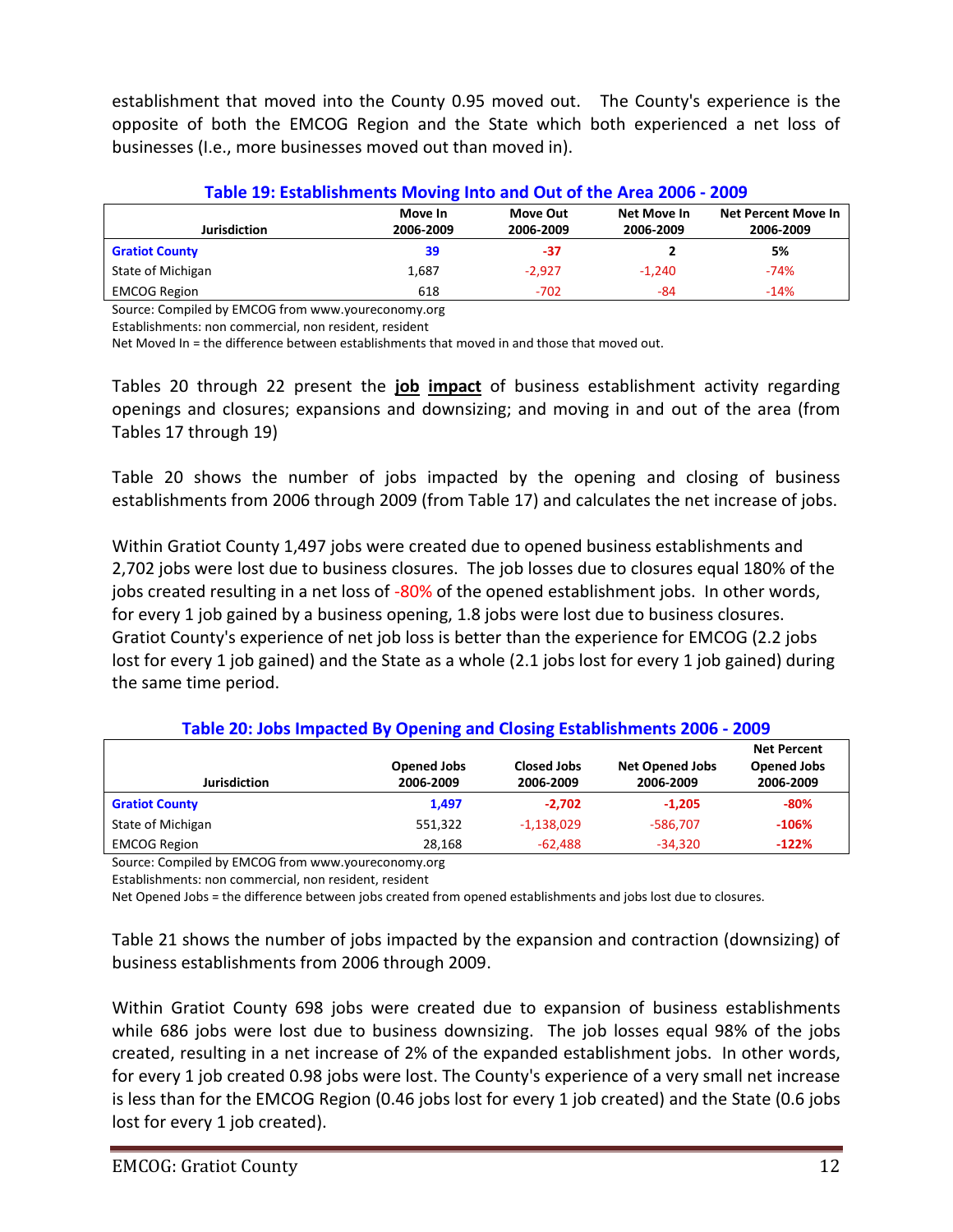| <u> ZUUD - ZUUY</u>   |                      |                             |                      |                                  |  |
|-----------------------|----------------------|-----------------------------|----------------------|----------------------------------|--|
|                       |                      |                             | <b>Net</b>           |                                  |  |
|                       | <b>Expanded Jobs</b> | Contracted (downsized) Jobs | <b>Expanded Jobs</b> | <b>Net Percent Expanded Jobs</b> |  |
| <b>Jurisdiction</b>   | 2006-2009            | 2006-2009                   | 2006-2009            | 2006-2009                        |  |
| <b>Gratiot County</b> | 698                  | -686                        | 12                   | 2%                               |  |
| State of Michigan     | 437,688              | $-246,613$                  | 191,075              | 44%                              |  |
| <b>EMCOG Region</b>   | 22,383               | $-10,196$                   | 12,187               | 54%                              |  |

## **Table 21: Job Impact of Establishment Expansions and Contractions (downsizing) 2006 - 2009**

Source: Compiled by EMCOG from www.youreconomy.org

Establishments: non commercial, non resident, resident

Net Expanded Jobs = the difference between jobs impacted by expansion and downsizing of establishments

Table 22 shows the impact that the number of establishments either moving in or out of the County had on jobs during 2006 – 2009.

Within Gratiot County 105 jobs were created by business establishments moving in. At the same time 82 jobs were lost by businesses moving out. In other words, for every 1 job created due to a business moving in to the County, 0.78 jobs were lost due to a businesses moving out. The County's experience of net job loss is slightly better than both EMCOG and the State which experienced about 1 job lost for every 1 job created during the same time period.

## **Table 22: Jobs Impacted By Establishments Moving In and Out of the Region 2006 - 2009**

| Jurisdiction          | Move In Jobs<br>2006-2009 | Move Out Jobs<br>2006-2009 | Net Move In Jobs<br>2006-2009 | <b>Net Percent</b><br>Move In Jobs<br>2006-2009 |
|-----------------------|---------------------------|----------------------------|-------------------------------|-------------------------------------------------|
| <b>Gratiot County</b> | 105                       | -82                        | 23                            | 22%                                             |
| State of Michigan     | 26,734                    | $-26.727$                  |                               | 0%                                              |
| <b>EMCOG Region</b>   | 2.806                     | $-3.063$                   | $-257$                        | $-9%$                                           |

Source: Compiled by EMCOG from www.youreconomy.org

Establishments: non commercial, non resident, resident

Net Move In Jobs = the difference between jobs from business moving in and out of the region.

The next set of tables shows employment forecasts for the following occupational categories:

Table 23: Manufacturing Table 24: Other Basic (farm, forestry/fish/agriculture and mining) Table 25: Retail Table 26: Wholesale Table 27: Other (utilities, construction, transport, warehouse, information, finance, insurance, real estate, government) Table 28: Services Table 29: Total for All Categories

The forecasts are for the 30-year period 2010 to 2040. Each Table shows growth rates by type of occupation. Employment within Gratiot County is forecast to increase by 11.8% within the 30 year period 2010–2040 compared to a 10.7% increase within the EMCOG Region and a 13.6% increase Statewide (Table 29). The occupational sector with the highest forecast of growth in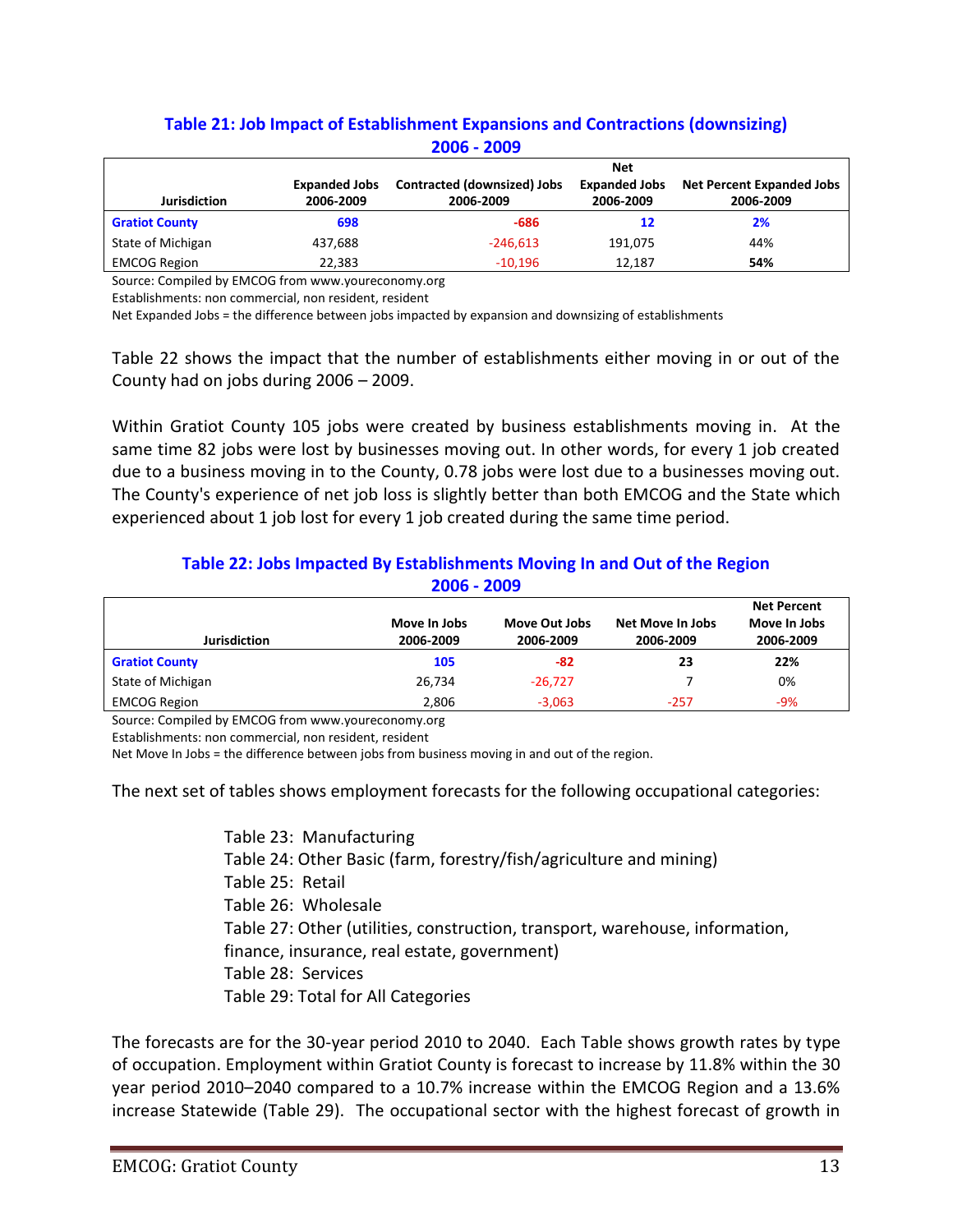Gratiot County from 2010 to 2040 is "Services" at 15.8% from 2010 to 2020 and an additional growth of 14.8% from 2020 to 2040 for a 30 year growth of 33% (Table 28). Four of the occupational sectors, Manufacturing (Table 23), Other Basic (Table 24), Retail (Table 25) and Wholesale (Table 26) are forecast with reductions in employment over the 30 year time frame.

|                       |         |         |         | <b>Percent</b><br><b>Change</b> | <b>Percent</b><br><b>Change</b> |
|-----------------------|---------|---------|---------|---------------------------------|---------------------------------|
| <b>Jurisdiction</b>   | 2010    | 2020    | 2040    | 2010-2020                       | 2020-2040                       |
| Michigan              | 503,751 | 499,375 | 450,679 | $-0.9%$                         | $-9.8%$                         |
| <b>EMCOG Region</b>   | 33,223  | 32,310  | 28.946  | $-2.7%$                         | $-10.4%$                        |
| <b>Gratiot County</b> | 2,013   | 2,019   | 1,944   | 0.3%                            | $-3.7%$                         |

## **Table 23: Occupational Employment Forecasts 2010 - 2040 MANUFACTURING**

Source: Compiled by EMCOG from MDOT Planning; MDOT Source: Institute for Research, Employment and the Economy, University of Michigan, 2013

## **Table 24: Occupational Employment Forecasts 2010 - 2040 OTHER BASIC**

|                       |        |        |        | <b>Percent</b><br><b>Change</b> | <b>Percent</b><br><b>Change</b> |
|-----------------------|--------|--------|--------|---------------------------------|---------------------------------|
| <b>Jurisdiction</b>   | 2010   | 2020   | 2040   | 2010-2020                       | 2020-2040                       |
| Michigan              | 97,511 | 90.828 | 82.498 | $-6.9%$                         | $-9.2%$                         |
| <b>EMCOG Region</b>   | 15,963 | 14.698 | 13,137 | $-7.9%$                         | $-10.6%$                        |
| <b>Gratiot County</b> | 1,395  | 1,284  | 1.144  | $-8.0%$                         | $-10.9%$                        |

Source: Compiled by EMCOG from MDOT Planning; MDOT Source: Institute for Research, Employment and the Economy, University of Michigan, 2013

| Table 25: Occupational Employment Forecasts 2010 - 2040 |
|---------------------------------------------------------|
| <b>RETAIL</b>                                           |

|                       |         |         |         | <b>Percent</b><br><b>Change</b> | <b>Percent</b><br><b>Change</b> |
|-----------------------|---------|---------|---------|---------------------------------|---------------------------------|
| <b>Jurisdiction</b>   | 2010    | 2020    | 2040    | 2010-2020                       | 2020-2040                       |
| Michigan              | 541,315 | 511,317 | 495,708 | $-5.5%$                         | $-3.1%$                         |
| <b>EMCOG Region</b>   | 44,768  | 42.029  | 40.202  | $-6.1%$                         | $-4.3%$                         |
| <b>Gratiot County</b> | 1.745   | 1,626   | 1,519   | $-6.8%$                         | $-6.6%$                         |
|                       |         |         |         |                                 |                                 |

Source: Compiled by EMCOG from MDOT Planning; MDOT Source: Institute for Research, Employment and the Economy, University of Michigan, 2013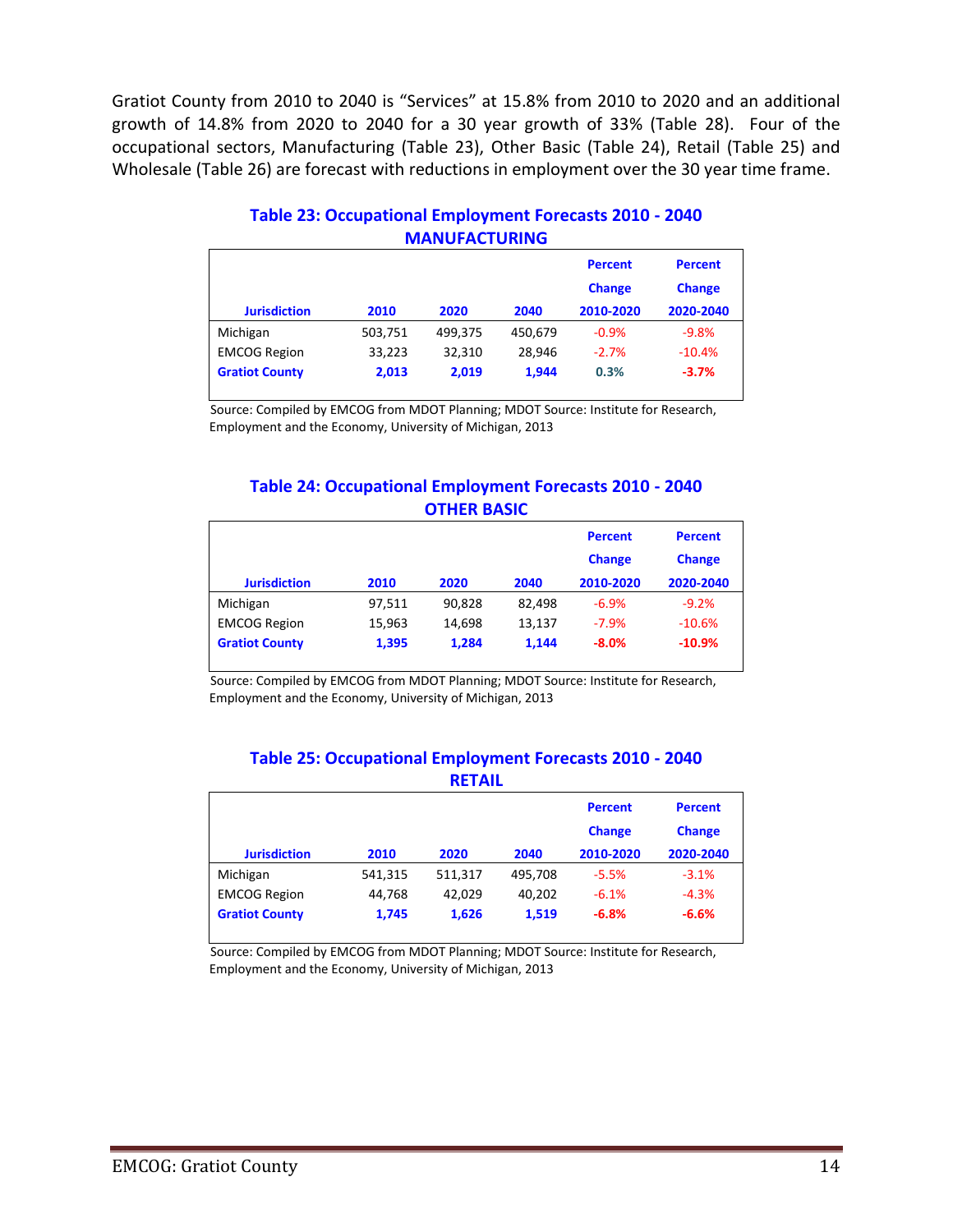## **Table 26: Occupational Employment Forecasts 2010 - 2040 WHOLESALE**

|                       |         |         |         | <b>Percent</b><br><b>Change</b> | <b>Percent</b><br><b>Change</b> |
|-----------------------|---------|---------|---------|---------------------------------|---------------------------------|
| <b>Jurisdiction</b>   | 2010    | 2020    | 2040    | 2010-2020                       | 2020-2040                       |
| Michigan              | 166,559 | 162,998 | 154,786 | $-2.1%$                         | $-5.0%$                         |
| <b>EMCOG Region</b>   | 8,607   | 8,169   | 7,638   | $-5.1%$                         | $-6.5%$                         |
| <b>Gratiot County</b> | 574     | 548     | 513     | $-4.5%$                         | $-6.4%$                         |

Source: Compiled by EMCOG from MDOT Planning; MDOT Source: Institute for Research, Employment and the Economy, University of Michigan, 2013

## **Table 27: Occupational Employment Forecasts 2010 - 2020 OTHER**

|                       |           |           |           | <b>Percent</b><br><b>Change</b> | <b>Percent</b><br><b>Change</b> |
|-----------------------|-----------|-----------|-----------|---------------------------------|---------------------------------|
| <b>Jurisdiction</b>   | 2010      | 2020      | 2040      | 2010-2020                       | 2020-2040                       |
| Michigan              | 1,536,596 | 1,623,614 | 1,697,672 | 5.7%                            | 4.6%                            |
| <b>EMCOG Region</b>   | 109.826   | 114,316   | 119.908   | 4.1%                            | 4.9%                            |
| <b>Gratiot County</b> | 5,478     | 5,595     | 5,854     | 2.1%                            | 4.6%                            |

Source: Compiled by EMCOG from MDOT Planning; MDOT Source: Institute for Research, Employment and the Economy, University of Michigan, 2013

## **Table 28: Occupational Employment Forecasts 2010 - 2040 SERVICES**

|                       |           |           |           | <b>Percent</b><br><b>Change</b> | <b>Percent</b><br><b>Change</b> |
|-----------------------|-----------|-----------|-----------|---------------------------------|---------------------------------|
| <b>Jurisdiction</b>   | 2010      | 2020      | 2040      | 2010-2020                       | 2020-2040                       |
| Michigan              | 2,194,496 | 2.496.969 | 2,842,633 | 13.8%                           | 4.6%                            |
| <b>EMCOG Region</b>   | 141,039   | 158.728   | 181,560   | 12.5%                           | 14.4%                           |
| <b>Gratiot County</b> | 7.370     | 8,535     | 9,799     | 15.8%                           | 14.8%                           |

Source: Compiled by EMCOG from MDOT Planning; MDOT Source: Institute for Research, Employment and the Economy, University of Michigan, 2013

## **Table 29: Occupational Employment Forecasts 2010 - 2040 ALL OCCUPATIONS**

|                       |           |           |           | <b>Percent</b><br><b>Change</b> | <b>Percent</b><br><b>Change</b> |
|-----------------------|-----------|-----------|-----------|---------------------------------|---------------------------------|
| <b>Jurisdiction</b>   | 2010      | 2020      | 2040      | 2010-2020                       | 2020-2040                       |
| Michigan              | 5,040,226 | 5,385,100 | 5,723,975 | 6.8%                            | 6.3%                            |
| <b>EMCOG Region</b>   | 353,426   | 370.250   | 391,390   | 4.8%                            | 5.7%                            |
| <b>Gratiot County</b> | 18,575    | 19.607    | 20.772    | 5.6%                            | 15.9%                           |

 Source: Compiled by EMCOG from MDOT Planning; MDOT Source: Institute for Research, Employment and the Economy, University of Michigan, 2013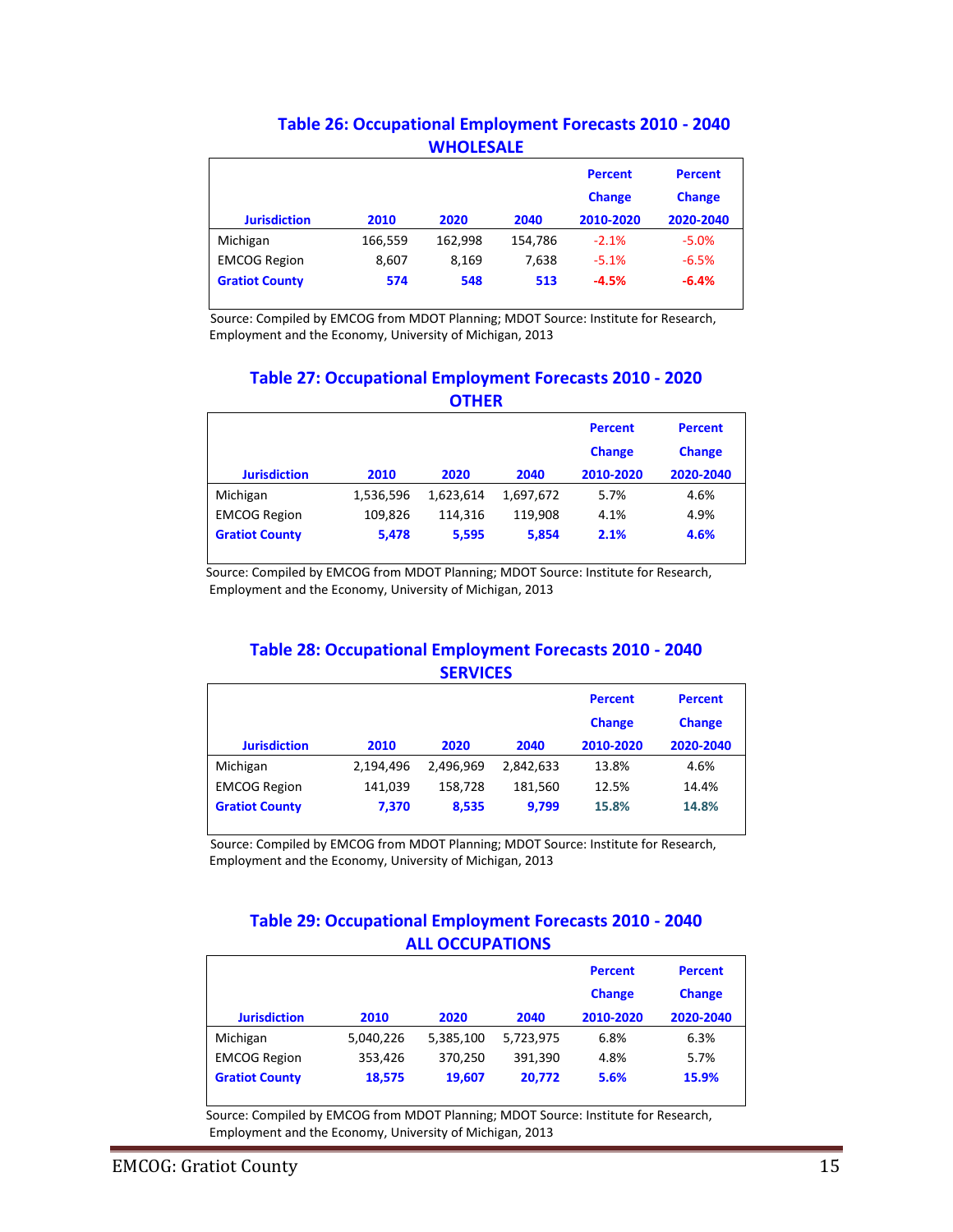### **INCOME, POVERTY AND EDUCATION**

Per capita personal income (PCPI) is widely used as an indicator of the economic wellbeing of residents in an area. Changes in PCPI provide a statistical measurement of an area's wealth and sustainability compared to regional or national benchmarks. PCPI is measured by totaling all income sources, wages and salaries, asset income and transfer payments and dividing that total by the total population.

Table 30 presents the National, State and Gratiot County PCPI for December of 2011. The State and County is compared to the National PCPI of \$41,560. The PCPI for Gratiot County and the State of Michigan are both below the National average.

|                                             | <b>Table 30: Per Capita Personal Income</b> |             |  |  |  |
|---------------------------------------------|---------------------------------------------|-------------|--|--|--|
|                                             | and                                         |             |  |  |  |
| <b>Percent of National Average</b>          |                                             |             |  |  |  |
| <b>Percent of National</b><br>December 2011 |                                             |             |  |  |  |
| Area                                        | <b>PCPI</b>                                 | <b>PCPI</b> |  |  |  |
| National                                    | 41,560                                      |             |  |  |  |
| <b>Gratiot County</b>                       | 30,647                                      | 73.7%       |  |  |  |
| State                                       | 36,264                                      | 87.3%       |  |  |  |
|                                             |                                             |             |  |  |  |

Source: Compiled by EMCOG from STATS America, January, 2013

Poverty is another strong indicator of the economic health and sustainability of the population of an area. Table 31 shows the level of poverty within Gratiot County for the years 2000 and 2011 as compared to the EMCOG Region, the State and the Nation.

As a point of reference when reviewing Table 31, the 2012 preliminary estimated average U. S. Census poverty thresholds for annual income within the 48 contiguous states based on the size of the family unit are as follows:

| Size of Family Unit               | Annual Income |
|-----------------------------------|---------------|
| One person (unrelated individual) | \$11,722      |
| Under 65 Years                    | 11,945        |
| 65 Years and Over                 | 11,011        |
| Two People                        | 14,960        |
| Householder Under 65 Years        | 15,452        |
| Householder 65 Years and Over     | 13,891        |
| Three People                      | 18,287        |
| Four People                       | 23,497        |
| Five People                       | 27,815        |
| Six People                        | 31,485        |
| Seven People                      | 35,811        |
| Eight People                      | 39,872        |
|                                   |               |

Source: www/census.gov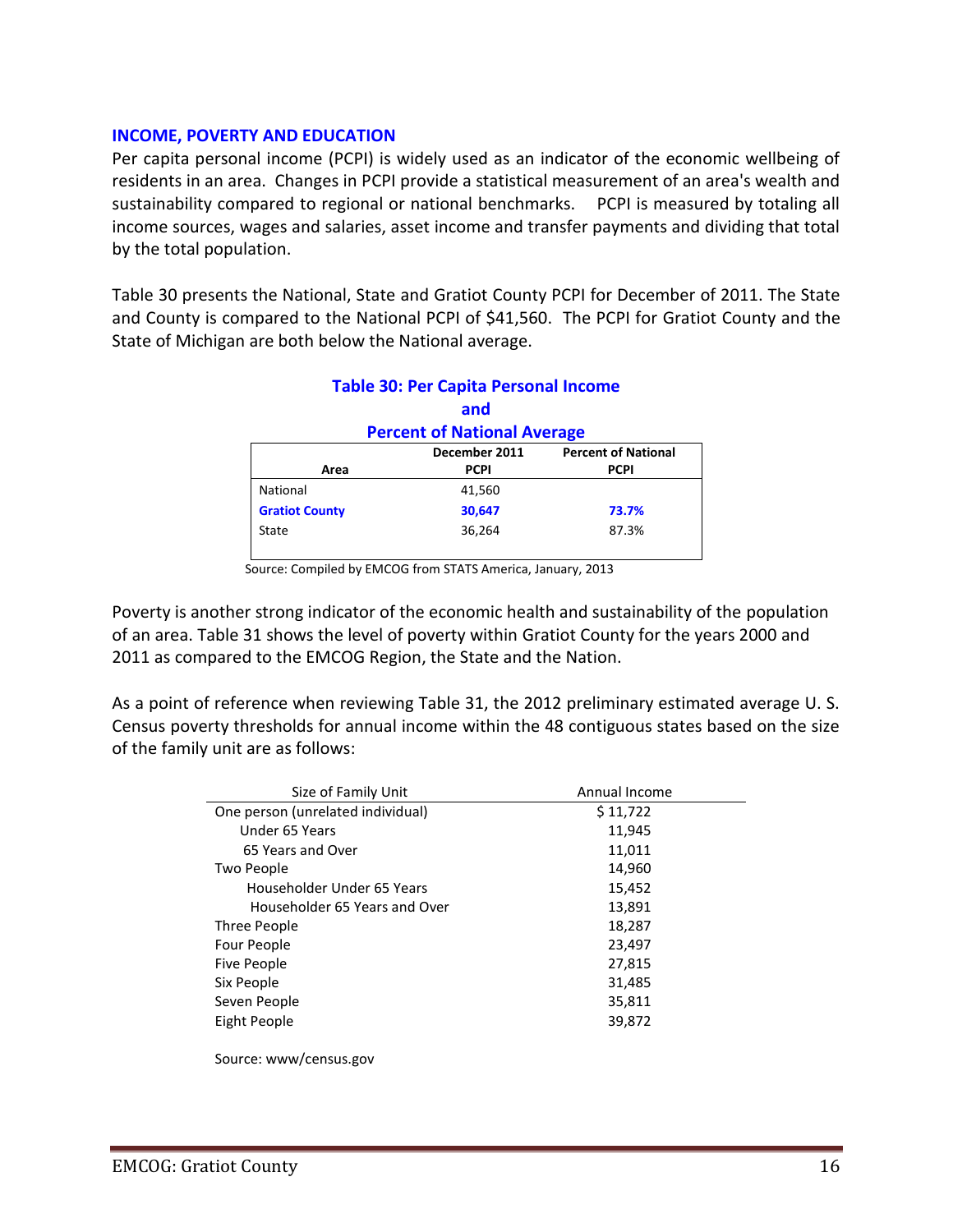As shown in the numbers shown below, the National percentage of the population at the poverty level has increased by 2.8 percentage points since 2000 compared to 9.2 percentage points in Gratiot County and 6.5 percentage points for the Region. Neither the Nation, the State of Michigan, the EMCOG Region nor Gratiot County has experienced a reduction in the poverty rate since the 2000 Census. The number of people in poverty is the equivalent of 1 out of every 5.1 persons in Gratiot County.

| Table 31: Percent of Population At Poverty Level 2000 - 2011 |            |            |                            |  |
|--------------------------------------------------------------|------------|------------|----------------------------|--|
|                                                              | 2000       | 2011       | 2011 Ratio of              |  |
|                                                              | Percent of | Percent of | Persons in                 |  |
| Area                                                         | Population | Population | Poverty                    |  |
| <b>Gratiot County</b>                                        | 10.3%      | 19.5%      | 1 Out of Every 5.1 Persons |  |
| National                                                     | 12.2%      | 15.0%      | 1 Out of Every 6.7 Persons |  |
| Michigan                                                     | 11.3%      | 17.5%      | 1 Out of Every 5.7 Persons |  |
| <b>EMCOG Region</b>                                          | 12.3%      | 18.8%      | 1 Out of Every 5.3 Persons |  |

**Table 31: Percent of Population At Poverty Level 2000 – 2011**

Source: Compiled by EMCOG from U. S. Census Bureau American FactFinder

Another indicator of the economic viability of an area is the educational attainment of the population living there. Table 32 presents a comparison of Gratiot County's educational attainment for 2000 and 2011 by identifying the percent of the population age 25 and older that does not have a high school diploma and the percent of the same population that has a degree (high school diploma or higher).

For Gratiot County, as well as the EMCOG Region and the State, the numbers have been going in a positive direction for the past eleven years. The portion of population without a high school diploma has decreased while the educational attainment at all levels has increased.

| Area                  | 2000<br>Percent<br><b>Without</b><br><b>High School</b><br><b>Diploma</b> | 2011<br>Percent<br>Without<br><b>High</b><br><b>School</b><br><b>Diploma</b> | 2000<br><b>Percent With</b><br><b>Diploma</b><br>Or Higher | 2011<br>Percent<br>With<br><b>Diploma</b><br>or Higher | 2000<br>Percent<br>with<br><b>Bachelors</b><br>or Higher | 2011<br>Percent<br>with<br><b>Bachelors</b><br>or Higher |  |
|-----------------------|---------------------------------------------------------------------------|------------------------------------------------------------------------------|------------------------------------------------------------|--------------------------------------------------------|----------------------------------------------------------|----------------------------------------------------------|--|
|                       |                                                                           |                                                                              |                                                            |                                                        |                                                          |                                                          |  |
| <b>Gratiot County</b> | 16.5%                                                                     | 12.6%                                                                        | 83.5%                                                      | 87.4%                                                  | 12.9%                                                    | 13.1%                                                    |  |
| Michigan              | 16.6%                                                                     | 11.6%                                                                        | 83.4%                                                      | 88.4%                                                  | 21.8%                                                    | 25.3%                                                    |  |
| <b>EMCOG</b>          | 18.3%                                                                     | 13.1%                                                                        | 81.7%                                                      | 86.9%                                                  | 15.2%                                                    | 17.7%                                                    |  |

## **Table 32: Education Attainment of Population 25 and Older 2000 - 2011**

Source: Compiled by EMCOG from Factfinder.census.gov

## **TAXABLE VALUES, TAX RATES AND HOUSING**

The economic health of a community is, in many ways, tied to the health of its tax base. Without a healthy tax base essential services are difficult to deliver and the quality of life amenities that keep residents and businesses and attract new, become threatened. Without a sustainable tax base, bonds and tax initiatives for everything from public safety, education, local roads to water and sewer, are also be at risk.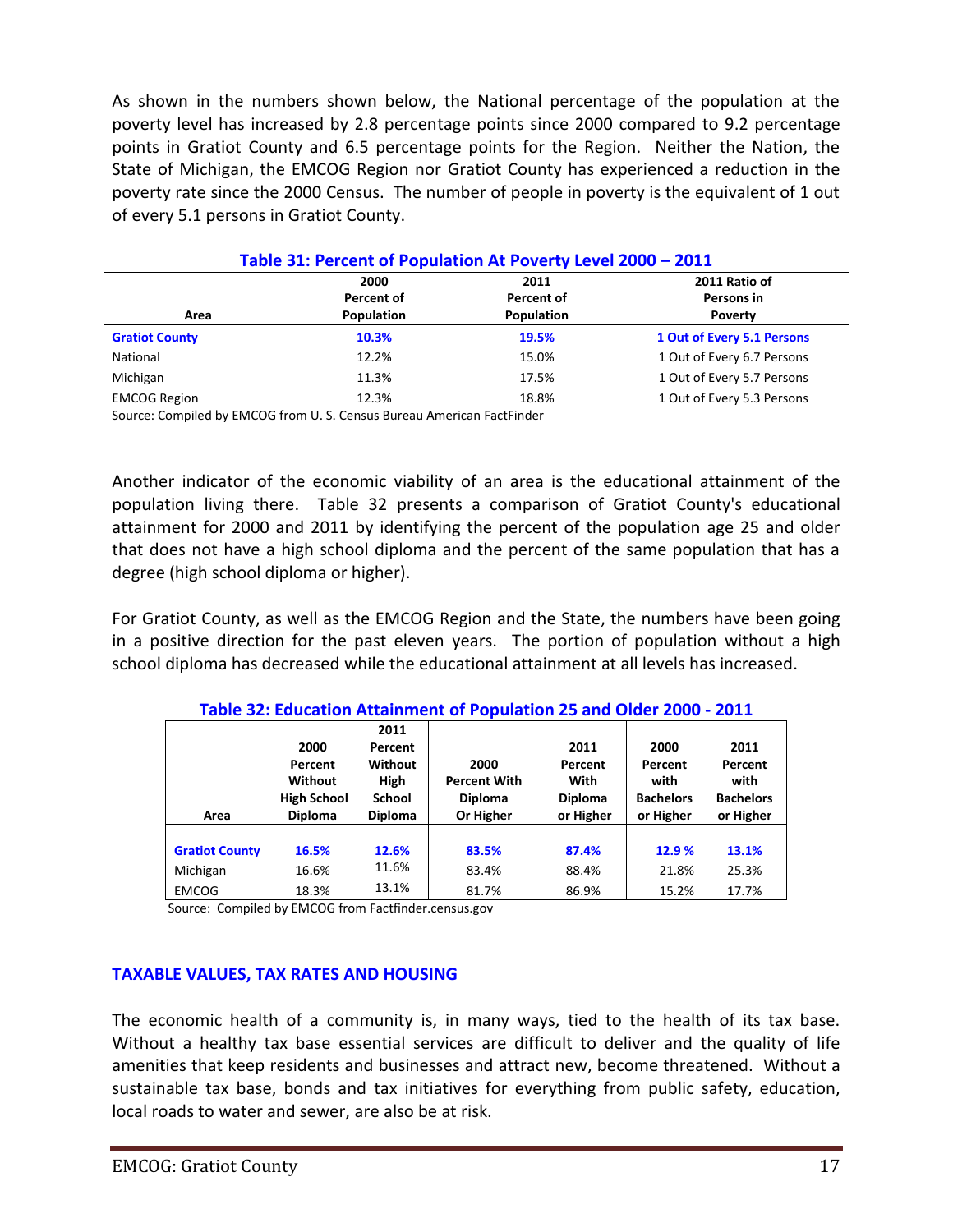Table 33 presents a comparison of taxable values for Gratiot County, the EMCOG Region, and Michigan for the years 2000, 2005 and 2011. During the period 2000–2005 Gratiot County's taxable value increase of 25.1% was greater than the increase for the EMCOG Region and for the State as a whole. During the years 2005–2011 the rate of growth of taxable value slowed for Gratiot County (19.2%). However, as is shown in Table 33 the Gratiot County rate of growth in tax valuation was significantly higher in recent years (2005-2011) compared to Michigan's rate of growth of less than 1%, indicating more sustainability and growth in the County.

| Table 33: Property Tax Valuation 2000 - 2011 |                  |                  |             |                  |             |  |
|----------------------------------------------|------------------|------------------|-------------|------------------|-------------|--|
|                                              | 2000             | 2005             |             | 2011             |             |  |
|                                              | <b>Taxable</b>   | <b>Taxable</b>   | Percent     | <b>Taxable</b>   | Percent     |  |
|                                              | <b>Valuation</b> | <b>Valuation</b> | Change      | <b>Valuation</b> | Change      |  |
| <b>Jurisdiction</b>                          | (million's)      | (million's)      | 2000 - 2005 | (million's)      | 2005 - 2010 |  |
| <b>Gratiot County</b>                        | 623.5            | 780.2            | 25.1%       | 929.8            | 19.2%       |  |
| State                                        | 240,647.5        | 321,653.1        | 33.7%       | 323,615.6        | 0.6%        |  |
| <b>EMCOG Region</b>                          | 17,393.6         | 22,078.3         | 26.9%       | 24,285.3         | 10.0%       |  |

## **Table 33: Property Tax Valuation 2000 - 2011**

Source: Compiled by EMCOG from 2000, 2005, and 2011 Ad Valorem Property Tax Report, Michigan Department of Treasury

Table 34 presents a comparison of the average tax rates levied for Gratiot County, the EMCOG Region and for Michigan for the years 2000, 2005 and 2011. The tax rates are a calculation that represents an overall average millage rate based on total taxable values and total taxes levied. Tax millage rates are based on \$1.00 per \$1,000 of assessed valuation.

During the years 2000–2005 the County's overall millage rate increased by 3.4% compared to a decrease of -1.7% in EMCOG and an increase of 1.4% for the State. During the next six years (2005–2011) the millage rate within the County increased by 4.5% compared to modest increases in the tax millage rates for both the EMCOG Region and the State.

| Table 34: Property Tax Rates 2000 - 2011 |                                    |                                    |                                  |                                    |                                  |  |
|------------------------------------------|------------------------------------|------------------------------------|----------------------------------|------------------------------------|----------------------------------|--|
| <b>Jurisdiction</b>                      | 2000<br>Average<br><b>Tax Rate</b> | 2005<br>Average<br><b>Tax Rate</b> | Percent<br>Change<br>2000 - 2005 | 2011<br>Average<br><b>Tax Rate</b> | Percent<br>Change<br>2005 - 2011 |  |
| <b>Gratiot County</b>                    | 32.74                              | 33.86                              | 3.4%                             | 35.37                              | 4.5%                             |  |
| State                                    | 39.32                              | 39.88                              | 1.4%                             | 40.00                              | 0.3%                             |  |
| <b>EMCOG Region</b>                      | 35.58                              | 34.99                              | $-1.7%$                          | 35.05                              | 0.2%                             |  |

Source: Compiled by EMCOG from 2000, 2005, and 2011 Ad Valorem Property Tax Report, Michigan Department of Treasury Average Tax Rate: calculation based on total taxes levied and total taxable valuation

Another indicator of the economic health of an area is the status of the growth of the housing stock and vacancy rates. Table 35 shows the 2000 and 2011 housing units and the rate of growth in housing units since the 2000 Census for Gratiot County, the EMCOG Region, and the State. During this eleven-year period Gratiot County experienced a 5.4% increase in housing units, which is greater than the increase in the EMCOG Region as a whole (4.7%) and but less than the statewide increase of 7.0%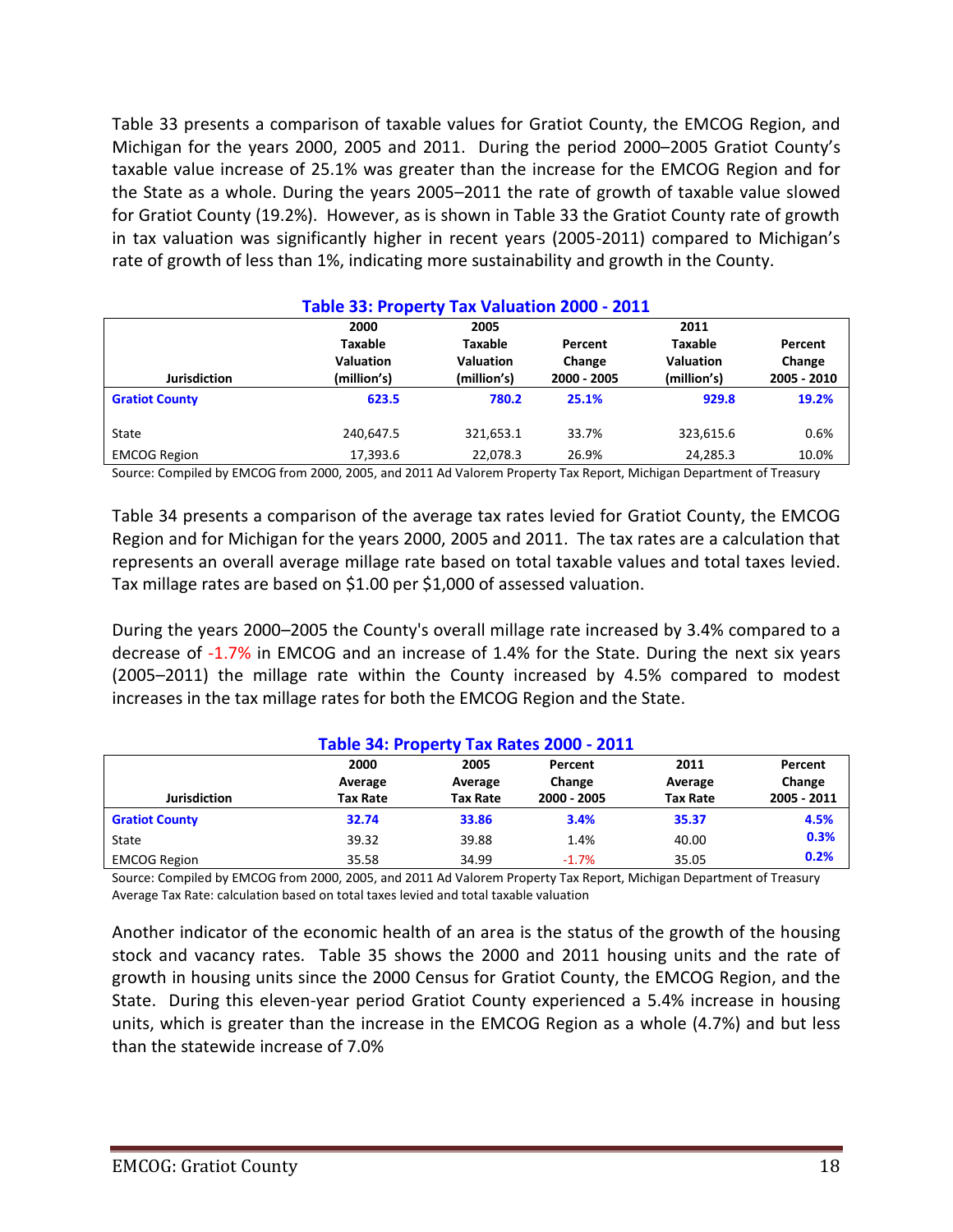| Table 35: Housing Units 2000 - 2011 |                          |                      |                       |  |  |
|-------------------------------------|--------------------------|----------------------|-----------------------|--|--|
|                                     | 2011 Total<br>2000 Total |                      | <b>Percent Change</b> |  |  |
| <b>Jurisdiction</b>                 | <b>Housing Units</b>     | <b>Housing Units</b> | 2000 - 2011           |  |  |
| <b>Gratiot County</b>               | 15,516                   | 16,353               | 5.4%                  |  |  |
| State                               | 4,234,279                | 4,532,215            | 7.0%                  |  |  |
| <b>EMCOG Region</b>                 | 345,374                  | 396,223              | 4.7%                  |  |  |

## **Table 35: Housing Units 2000 - 2011**

Source: Compiled by EMCOG from U.S. Census StatsAmerica 2007-2011 Estimates

While Gratiot County experienced modest gains in housing units during the past 11 years, the vacancy rate data in Table 36 provides further information: the number of vacant housing units in 2000 and 2011 and the percent those vacant units are of the total housing for the same time period.

> Note: the vacancy rates are based on U. S. Census data. The Census determines a housing unit as vacant *if no one is living in it at the time of the interview, unless its occupants are only temporarily absent. A vacant unit may be one which is entirely occupied by persons who have a usual residence elsewhere* [\(www.census.gov\)](http://www.census.gov/). Based on this definition, second homes are counted as vacant.

As shown below, the increase in housing in Gratiot County (5.4% from Table 35) is greater than the increase in vacancies (3.5 percentage points) for the County. The overall vacancy rate for Gratiot County has grown from 6.5% in 2000 to 10.0% in 2011.

| Table 36: Housing Vacancies 2000 - 2011 |                                     |                         |                                     |                         |                                                                                            |
|-----------------------------------------|-------------------------------------|-------------------------|-------------------------------------|-------------------------|--------------------------------------------------------------------------------------------|
| <b>Jurisdiction</b>                     | 2000 Vacant<br><b>Housing Units</b> | 2000<br>Vacancy<br>Rate | 2011 Vacant<br><b>Housing Units</b> | 2011<br>Vacancy<br>Rate | <b>Change In Housing</b><br><b>Vacancy Rate</b><br><b>Percentage Points</b><br>2000 - 2011 |
| <b>Gratiot County</b>                   | 1,015                               | 6.5%                    | 1,636                               | 10.0%                   | 3.5                                                                                        |
| State                                   | 448.618                             | 10.6%                   | 707.033                             | 15.6%                   | 5.0                                                                                        |
| <b>EMCOG Region</b>                     | 70,702                              | 18.7%                   | 88,348                              | 22.3%                   | 3.6                                                                                        |

Source: Compiled by EMCOG from U.S. Census StatsAmerica 2007-2011 Estimates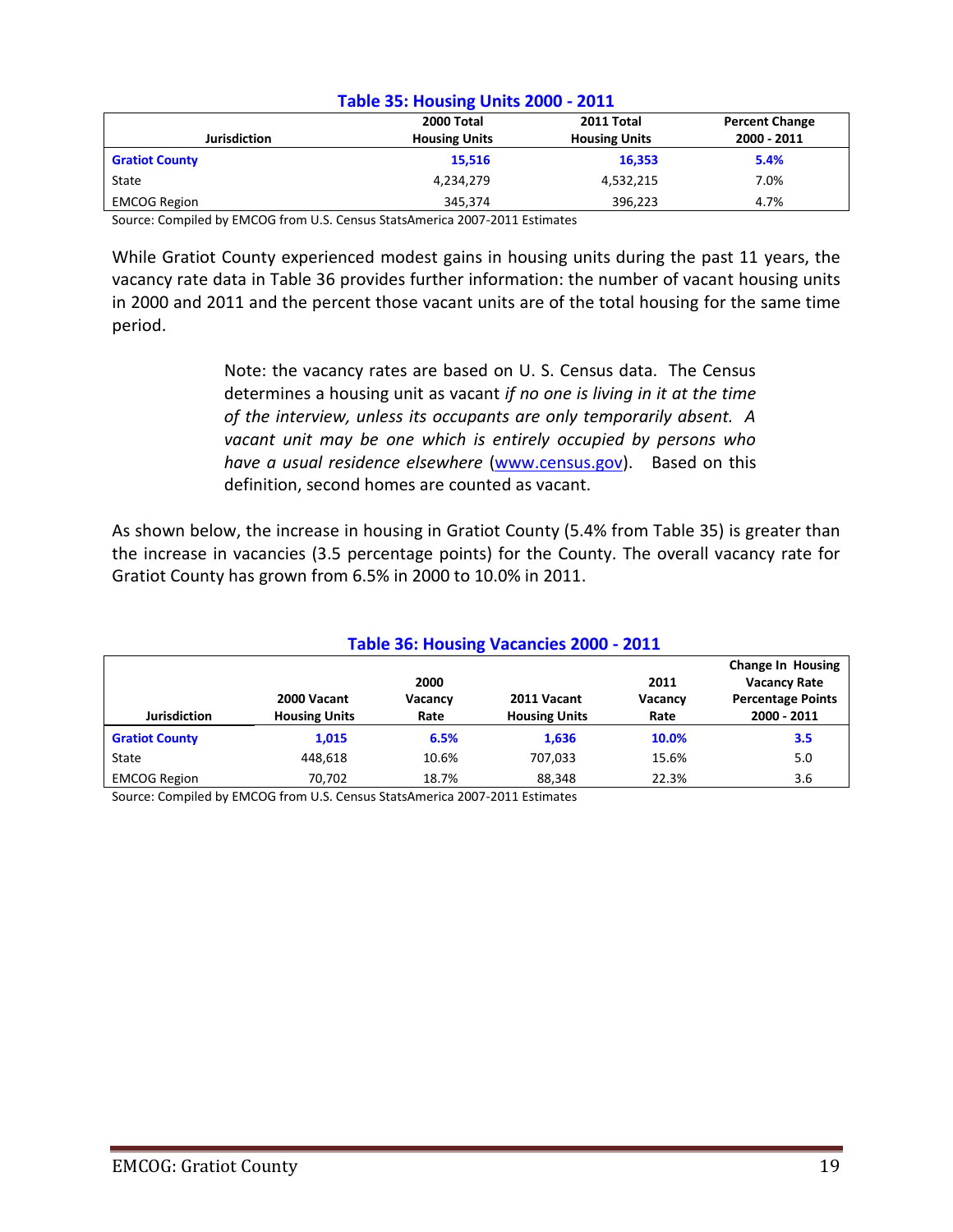## **SUMMARY OF DATA FOR GRATIOT COUNTY**

The following is a list of highlights of findings of the economic data for Gratiot County:

### **POPULATION TRENDS**

- Gratiot County's population grew by 0.5% since 2000 (Table 2).
- Population is forecast to increase through 2040 at a rate of 0.25% per year (Table 3).
- All of the four population subsets are forecast to increase by the year 2040. The largest growth is forecast to occur in the "Natural Increase" (births – deaths) population subset (Table 3).
- The rate of population growth is forecast to increase by 4.1% from 2010-2020 and another 3.5% from 2020-2040 (Table 4).
- Gratiot County's population is getting older. The median age has increased from 28.4 in 1980 to 38.4 in 2010 (Table 5).
- The number of households is forecast to increase from 2010-2040 at a greater rate than the population growth, indicating a trend to a smaller household size (Table 6).

#### **EMPLOYMENT AND JOBS**

- The 24-month (2011-2012) average unemployment rate for Gratiot County of 8.6% is the same as the State rate but higher than the National and EMCOG rates. (Table 7).
- Gratiot County's population is estimated to decrease by -2.4% during the daytime due to the net impact of workers commuting to jobs within and outside of the County (Table 8).
- Overall, workers are exported to outside of Gratiot County to work. (Table 9)
- Resident sector businesses (i.e., either stand alone businesses or businesses headquartered with the County or state) make up 90% of businesses within Gratiot County (Table 10).
- Approximately 93% of the resident sector businesses in Gratiot County are either self-employed (1 employee) or Stage 1 (2-9 employees) (Table 11).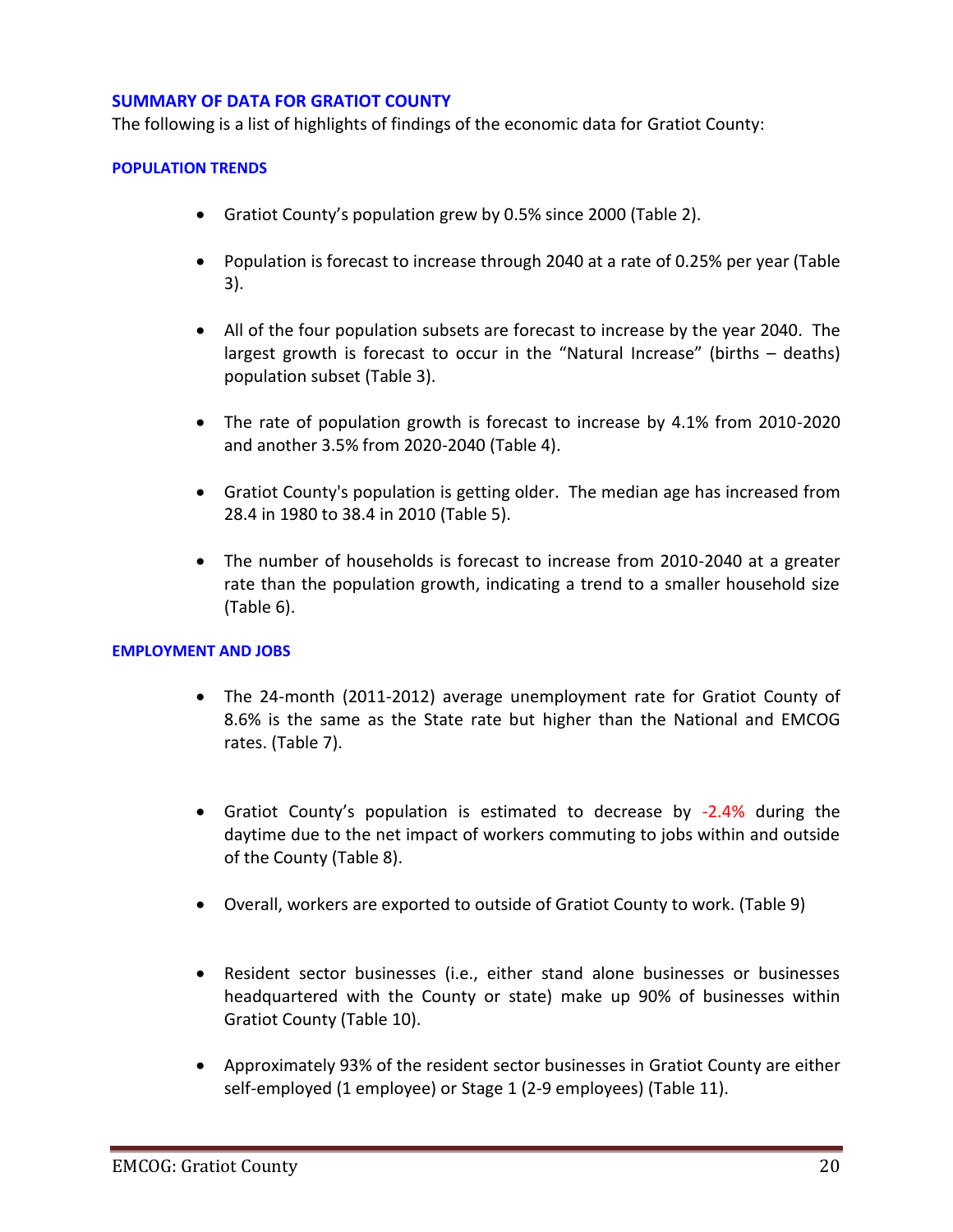- Stage 2 companies (10-99 employees) make up 6.5% of businesses in Gratiot County (Table 11).
- 70% of jobs in Gratiot County come from resident sector businesses; the least amount of jobs (10%) are from the non-resident sector (Table 12).
- 67% of resident sector jobs in Gratiot County are from either Stage 1 or Stage 2 businesses (Table 13).
- Resident businesses generate 90% of sales within Gratiot County (Table 14).
- The Self-Employed and Stage 1 businesses (2-9 employees) generate over 32% of sales within Gratiot County (Table 15).
- Stage 2 businesses (10-99 employees) generate over 28% of sales within Gratiot County (Table 15).
- During the four year period 2006 2009 the Self-Employed businesses in Gratiot County experienced growth in sales of nearly 7% while Stage 1 businesses experienced a smaller increase of 2.2%.(Table 16).
- During the four year period 2006 2009 the Stage 2 businesses in Gratiot County experienced a decrease in sales of -22.2%. (Table 16).
- Stage 3 businesses which make up less than 0.5% of businesses and 7.5% of jobs in Gratiot County experienced a 5.9% increase in sales during the same 4 year period (2006-2009. (Table 16).
- Stage 4 businesses In Gratiot County experienced the largest growth in sales during the 2006-2009 timeframe of 17.7% (Table 16)
- From 2006 to 2009 the following business activity occurred in Gratiot County:
	- For every 1 business that opened, 0.77 businesses closed (Table 17).
	- For every 1 job created from businesses opening, 1.8 jobs were lost due to business closures (Table 20).
	- For every 1 business that expanded, 0.49 businesses downsized (Table 18).
	- For every 1 job created from business expansion, 0.98 jobs were lost due to business downsizing (Table 21).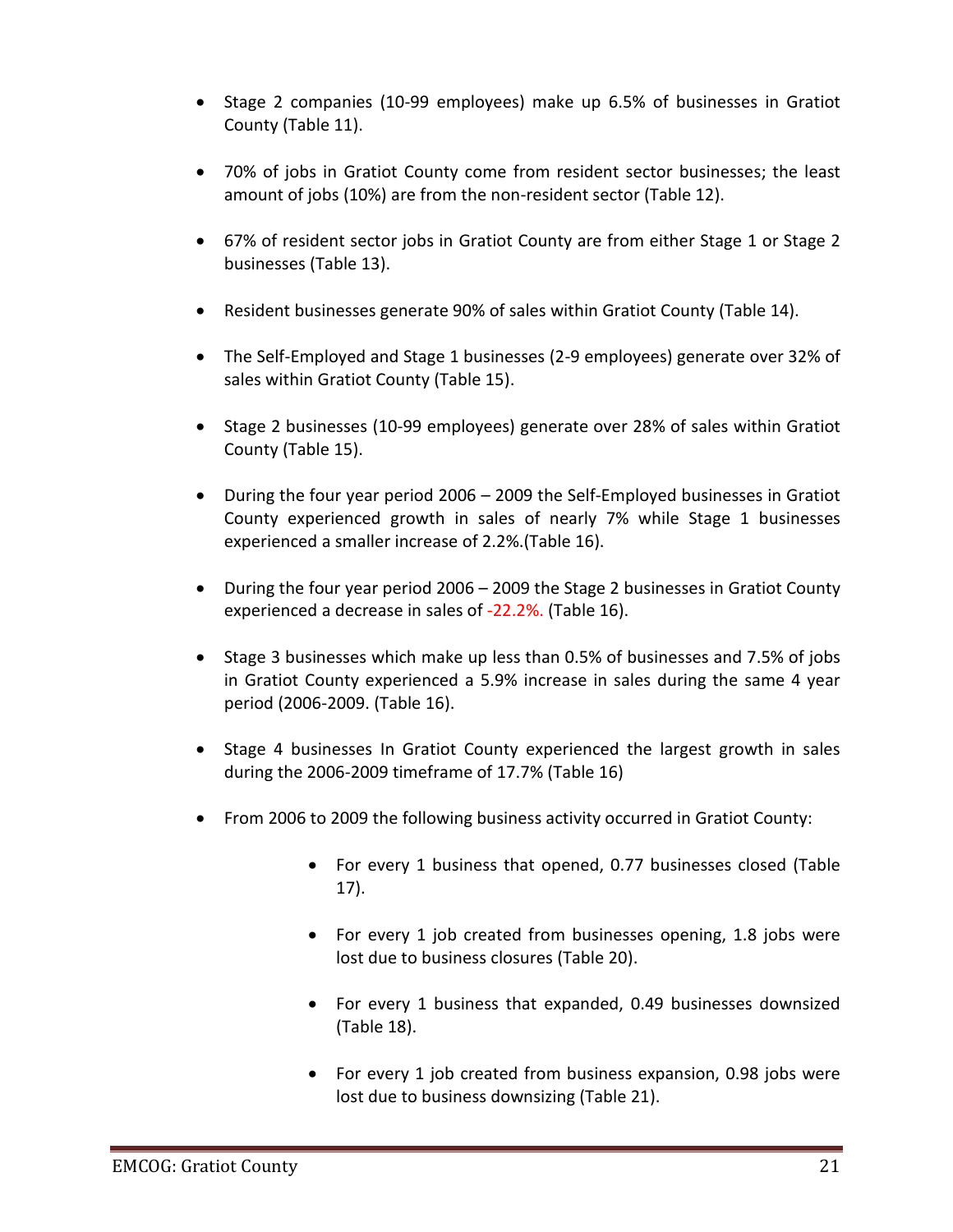- For every 1 business that moved in to the County, 0.95 businesses moved out of the County (Table 19).
- For every 1 job created from businesses moving in to the County, 0.78 jobs were lost due to businesses moving out of the County (Table 22).
- Employment Sector Forecasts: 2010-2040
	- The largest employee occupation sector is "Services" (Table 28).
	- The second largest employee occupation sector is "Other" (Table 27).
	- The largest forecast increase in jobs at 33% is "Services" (Table 28).
	- The employment sectors in Gratiot County that are forecast to lose jobs by 2040 are "Manufacturing" (Table 23), "Other Basic" (Table 24), "Retail" (Table 25) and "Wholesale" (Table 26).

## **INCOME, POVERTY AND EDUCATION**

- Gratiot County's 24-month 2011 PCPI (per capita personal income) is 73.7% of the National average. (Table 30).
- 19.5% of Gratiot County's population (2011) is at the poverty level, an increase of 9.2 percentage points since 2000 (Table 31).
- The portion of Gratiot County's population with a high school diploma has been increasing steadily since 2000 (Table 32).
- The portion of Gratiot County's population that has a college degree or higher has been increasing steadily since 2000 (Table 32)

## **TAXABLE VALUES, TAX RATES AND HOUSING**

- Taxable values in Gratiot County grew from 2000 to 2005 but have grown at a slightly slower rate since 2005 (Table 33).
- Taxable values in Gratiot County grew at a significantly higher rate than the EMCOG Region and the State as a whole (Table 33).
- The overall tax levy rate for Gratiot County has increased by 4.5% since 2005 (Table 34).